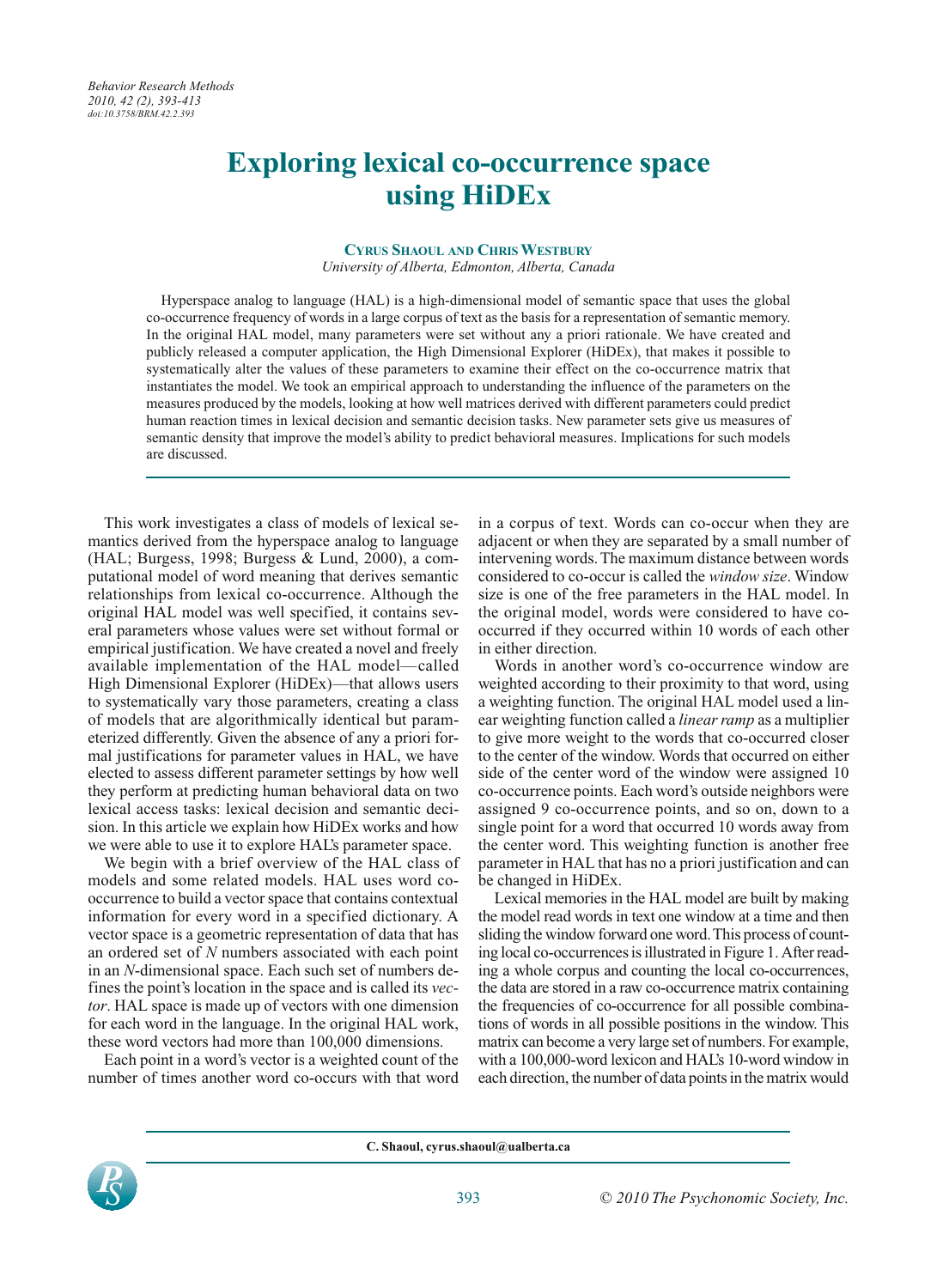## $-5$   $-4$   $-3$   $-2$   $-1$   $+1$   $+2$   $+3$   $+4$   $+5$

The quick brown fox jumps over a lazy dog. The jay, pig, fox, zebra and my wolves quack!

 $-5$   $-4$   $-3$   $-2$   $-1$   $+1$   $+2$   $+3$   $+4$   $+5$ 

The quick brown fox jumps over a lazy dog. The jay, pig, fox, zebra and my wolves quack!

| <i>AHEAD</i> | brown | fox | <i>jumps</i> | over | a | lazy | dog | the | jay | pig | zebra |
|--------------|-------|-----|--------------|------|---|------|-----|-----|-----|-----|-------|
| lazy         |       |     |              |      |   |      |     |     |     |     |       |
| dog          |       |     |              |      |   |      |     |     |     |     |       |

| <b>BEHIND</b> | brown | fox | 1umps | over | a | lazy | dog | the | jay | pig | zebra |
|---------------|-------|-----|-------|------|---|------|-----|-----|-----|-----|-------|
| lazy          |       |     |       |      |   |      |     |     |     |     |       |
| dog           |       |     |       |      |   |      |     |     |     |     |       |

**Figure 1. A visualization of a sliding 5A5B (five words ahead, five words behind) window as it moves over a sentence. The tables show what the co-occurrence matrix would contain after HAL-style weighting of the counts from the sliding window (but before normalizing the rows).**

be 100,000 target words  $\times$  100,000 co-ocurrence words  $\times$  $20$  positions  $= 200$  billion entries.

The raw co-occurrence matrix is large but very sparse (containing mostly zeros) because most words never cooccur with each other. To do any meaningful work with the data, they must be condensed into a more compact form in the consolidation phase of the HAL model. One step in this consolidation, or *aggregation*, is done by simply summing the word frequencies in the window (see Figure 1). With a 10-word window size, this aggregation reduces the data set to one tenth of its former size, since a word's cooccurrence represented by 20 cells (10 forward and 10 backward) is represented by just two cells (1 forward and 1 backward) after summing.

These vectors are not yet usable, due to the influence of orthographic frequency. A small number of words have much higher orthographic frequencies than do the majority of words (Baayen, 2001; Zipf, 1935, 1949), and, consequently, those words will have very high co-occurrence frequencies. Due to this bias, high-frequency words will have vectors that are very dense with large values; therefore, they will be much closer in context space to all words than low-frequency words will be. The original HAL model dealt with this frequency issue by normalizing each vector—that is, by dividing each element in the vector by the vector's length. Normalizing vectors in this particular way leads to a systematic frequency bias (Durda & Buchanan, 2008; Shaoul & Westbury, 2006b) and is not used in our implementation of the model. We instead divide the vectors by the frequency of each word, normalizing the vectors and removing the effect of frequency.

The final stage in preparing the vectors for distance calculations is the elimination of the sparser, less informative parts of the matrix. In the original HAL model, this was done by retaining vectors just for the words with the greatest column variances (i.e., eliminating words that co-occur very often or very rarely with the target word). If only the columns with the top 10,000 most variant words are used, the forward and backward aggregates create columns of 20,000 elements instead of 200,000 elements. This matrix is smaller and denser than previous matrices and is small enough to fit into the memory of modern computers, making the calculations tractable.

The HAL model uses the Euclidean distance metric to calculate the distance between any two words in the space. For every element *j* in the vectors for words *a* and *b*, the Euclidean distance is

$$
\sqrt{\sum_j (a_j - b_j)^2}.
$$

This distance expresses how similar the contexts of usage of the two words are. If the words have similar values in the same dimensions, they will be closer together in the space.

In order to find the neighbors of a word in context space, we need to calculate the distance between the word and all the other words in the language. The closest words selected according to some criterion are considered neighbors in HAL space. Neighborhood density is a measure of how tightly packed the words in the neighborhood are. The density measure in the original HAL work was calculated by averaging the distances between the word and its 10 closest neighbors (Buchanan, Westbury, & Burgess, 2001). This produced a density value for each word in a co-occurrence space. The use of a fixed number of neighbors for calculating density is not ideal for two related reasons. One reason is that, if the density distribution of neighbors around a given word is not uniform (and there are many reasons to believe it will not be), then averaging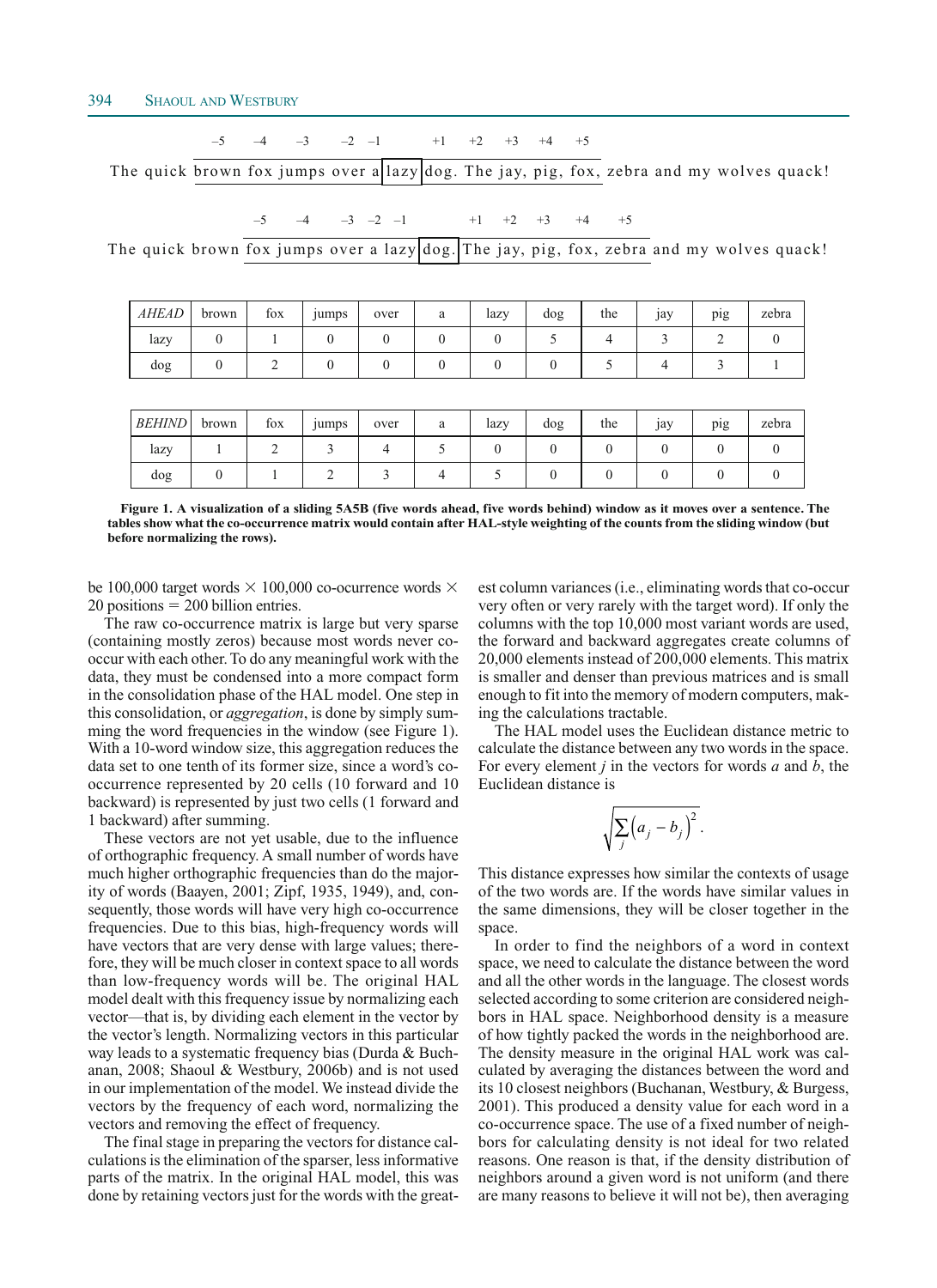a uniform number of neighbors is not equivalent in different words. A word with many neighbors will probably have more neighbors that are close to it than a word with few neighbors, but the word with many neighbors may nevertheless have a larger average neighborhood size. By analogy, a person with many friends is more likely to have a few extremely short friends than a person with fewer friends, since extremely short people are uncommon. However, the person with many friends may nevertheless have a larger average friend height than the person with fewer friends. A second problem with using a radius with 10 words is a familiar one by now: This cutoff point is arbitrary. No one knows whether the average distance of a word's closest 10 neighbors is a better measure of cooccurrence density than the average distance of its closest 12 or 18 or 56 neighbors. It is possible that the density measure is sensitive to the number of closest neighbors that are averaged together. We will discuss solutions to these problems below.

## **Empirical Studies of HAL**

HAL was originally put forth as a model of semantic memory. It was soon subject to scrutiny to see how it performed as a model of human semantic memory. Buchanan, Burgess, and Lund (1996) used HAL to model deep dyslexia. They found that words with denser neighborhoods produced more errors in deep dyslexics than did words with sparser neighborhoods. Buchanan et al. (2001) looked at HAL neighborhood effects on lexical decisions. They found that the HAL neighborhood size was a reliable predictor of lexical decision reaction time (LDRT). Even after removing the contributions of orthographic variables and imageability, there was significant explanatory power from HAL neighborhood size. Siakaluk, Buchanan, and Westbury (2003) investigated the ability of HAL to predict performance in a categorization task. They found that HAL semantic density influenced the decision time on a go/no-go semantic decision task. Words with denser cooccurrence neighborhoods were processed faster. Yates, Locker, and Simpson (2003) found a similar facilitatory effect of high-density neighborhoods in a lexical decision task that included pseudohomophone foils.

Song and Bruza (2001), Song, Bruza, Huang, and Lau (2003), and Song, Bruza, and Cole (2004) have applied the HAL model to problems of concept learning, inference, and information flow. They were able to use HAL vectors as part of an intelligent software agent that makes "aboutness" judgments. For example, the sentence, "Welcome to the City of Red Deer, Alberta," has nothing to do with the ungulate known as *Cervus elaphus*. They are able to make such judgments by combining the vectors for all of the words in the sentence and then comparing that combination to the vector for the concept in question (in this case, "deer").

The performance on language tasks of some conceptually related models has also been studied. Rohde, Gonnerman, and Plaut (2005) created the correlated occurrence analogue to lexical semantic (COALS) model. It is identical in design to HAL, except in the following respects: It uses a correlation operation for both vector normalization and similarity measures, it removes closed-class words from the model, and it uses singular value decomposition (SVD) to reduce the dimensionality of the co-occurrence matrix. SVD is a factorization technique that can be used to calculate a lower dimensionality approximation of the original, larger matrix. Rohde et al. showed that HAL performs very well on word-similarity tasks, such as those in the TOEFL exam and other, similar tests when SVD is applied to the model.

Bullinaria and Levy (2007) analyzed different influences of excluded closed-class words, corpus size, window size, and distance metrics. They proposed using an information-theoretic metric, pointwise mutual information (PMI), instead of Euclidean distance and found that PMI improved the accuracy of their model in their semantic task simulations. PMI is a measure of association that is calculated as the ratio between the probability of two words co-occurring, given their joint distribution, versus the probability of their co-occurrence, given only their individual distributions and assuming independence.

The most recent HAL-type model to be reported is one created by Durda and Buchanan (2008) called "Windsor improved norms of distance and similarity of representations of semantics" (WINDSORS). In this version of HAL, the influence of word frequency on the model's output is mitigated through the use of various statistical and mathematical methods. Despite the removal of any real correlation with orthographic frequency, the vectors produced by WINDSORS are capable of modeling semantic priming experiments and word similarity norms. Using WINDSORS as a starting point, Durda, Buchanan, and Caron (2009) took a first step toward building a relationship between the vectors in vector models and perceptual/motor features. They used a feedforward neural network to provide a mapping from co-occurrence vectors of concepts (such as BIRD) to feature norms (such as HAS-WINGS). They then generalized this mapping and produced a list of features from the co-occurrence vector of a novel concept. This result supports the notion that co-occurrence vectors contain enormous amounts of information about the words they represent, including perceptually grounded information.

Recently Jones, Kintsch, and Mewhort (2006) and Jones and Mewhort (2007) built a holographic model of lexical memory, more complex than HAL, that they call "bound encoding of the aggregate language environment" (BEAGLE). It encodes the co-occurrence and word-order information into vectors, using a convolution function as a way to model verbal associative memory (Murdock, 1982). Convolution is a mathematical operation that can be applied to any type of vector to encode it into a memory- trace vector. Later, the information can be extracted from the memory trace by calculating the correlation between a probe item and the combined memory trace. In BEAGLE, this function is applied to language in such a way that word-order information and global co-occurrence information are simultaneously encoded into each vector. BEAGLE has been used to account for many different types of semantic priming effects when the prime–target pairs are related by both pure semantic relationships and associations (Jones et al., 2006). It has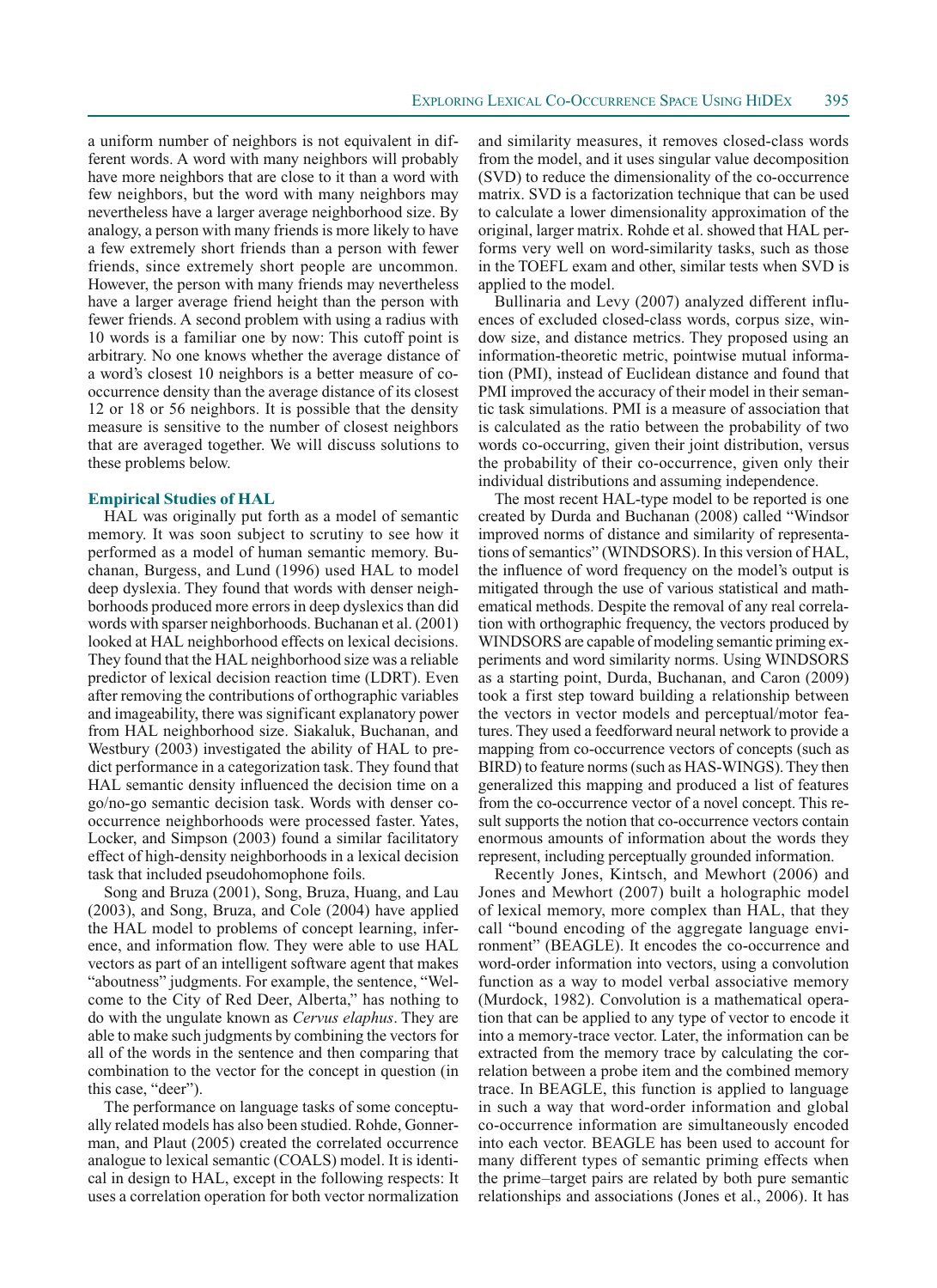also been used to model sentence completion and semantic categorization (Jones & Mewhort, 2007).

## **HAL's Parameter Space**

**Lexicon choice**. The lexicon we chose was derived from the CELEX database (Baayen, Piepenbrock, & Gulikers, 1995) by choosing all of the words that had an orthographic frequency of 2 occurrences per million or greater. This lexicon contains approximately 45,000 words, which is less that the 70,000-word lexicon used by Lund and Burgess (1996). The choice to reduce the lexicon size was made for two reasons: (1) The amount of information contained in the contexts of low-frequency words is small and does not have much influence on the distances between most words in the space, and (2) the computational complexity of the model increases greatly with the size of the lexicon.

**Corpus choice**. Lund and Burgess (1996) used a corpus of 160 million words of USENET (Fristrup, 1994) text. It is well known that the balance of registers and genres in a corpus has a strong effect on the HAL vectors produced (Bullinaria & Levy, 2007; Rohde et al., 2005; Shaoul & Westbury, 2006b). In order to make our results comparable to the majority of studies done on the HAL model, we chose to replicate as closely as possible the USENET corpora used by Lund and Burgess (1996), Burgess and Lund (1997), Burgess (1998), Burgess and Livesay (1998), Burgess, Livesay, and Lund (1998), and Burgess and Lund (2000). We collected 12 billion words of USENET text from 2005 to 2007 (Shaoul & Westbury, 2009) and used a 1-billionword subset of this corpus to build our models. The same benefits described by Lund and Burgess (1996) are true for this corpus: USENET text contains a very broad variety of genres and topics, and most of the text is in a very conversational style, similar in some ways to spoken language. We chose not to use a corpus of 160 million words because we found that there were many words in our 50,000-word lexicon that had one occurrence or no occurrences in this corpus. To obtain observations of multiple occurrences of all the words in our lexicon, it was necessary to use a larger corpus. In addition, Bullinaria and Levy did a very thorough analysis of the impact of corpus size on HAL. They found that their measures of performance increased as corpus size increased, but the amount of improvement was mostly at ceiling for corpora of 90 million words or

greater. Recchia and Jones (2009) found that the amount of data was more important than the type of algorithm used when the quality of the corpus was held constant, with the larger corpus producing better performance. These results led us to believe that our choice of corpus source and size would allow us to compare them to those in previous work with USENET corpora of equal or smaller size.

**Frequency issues and normalization**. Shaoul and Westbury (2006b) showed that there was a problem with the original HAL model that allowed a word's orthographic frequency (OF) to influence its neighborhood density. If HAL neighborhood density is used to predict psycholinguistic phenomena, it would be unfortunate if HAL density measures covaried with OF, one of the most powerful predictors of lexical access (Balota, Black, & Cheney, 1992). Shaoul and Westbury (2006b) found that the normalization procedure used in the original HAL dividing each vector by its variance—did not eliminate frequency effects. Buchanan et al. (2001) proposed using the OF of each word as the word-vector's divisor, and Shaoul and Westbury (2006b) did exactly that. For words with high frequency, co-occurrence values shrank, and for words with low frequency, co-occurrence values were amplified. Shaoul and Westbury (2006b) found that the neighborhood densities made with this new normalization technique were no longer correlated with OF.

**Weighting and window size**. As we mentioned above, Lund and Burgess (1996) assigned weights to the co-occurrence counts by weighting them in a symmetric 10-word window (10 words in front of and behind the target word) with a linear ramp, which multiplied values by their distance from the end of the window. This meant that the count for the word appearing directly adjacent would be multiplied by 10, the next one out would be multiplied by 9, and so on. There was no a priori justification for the window size, its symmetry, or the linear-ramp weighting scheme, and there was a very limited exploration of the window-size parameter. We chose to vary the window size and weighting scheme simultaneously to empirically investigate the impact of window size on the model. We chose to introduce alternative weighting schemes that would reflect the variety of weighting schemes being used by other investigators who have worked with HAL models. The weighting schemes that we tested are listed in Table 1.

| List of Weighting Functions Implemented in HiDEx |                                      |                          |  |  |  |  |  |  |
|--------------------------------------------------|--------------------------------------|--------------------------|--|--|--|--|--|--|
| <b>Function Name</b>                             | Weighting Function                   | Sample Vector of Weights |  |  |  |  |  |  |
| Flat weights                                     | $x = 1$                              | [11111111]               |  |  |  |  |  |  |
| Linear ramp                                      | $x = (w - p + 1)$                    | [12344321]               |  |  |  |  |  |  |
| Quadratic ramp                                   | $x = (w - p + 1)^2$                  | [1491616941]             |  |  |  |  |  |  |
| Forward linear ramp, backward flat ramp          | $x = 1, x = (w - p + 1)$             | [11114321]               |  |  |  |  |  |  |
| Forward flat weights, backward linear ramp       | $x = (w - p + 1), x = 1$             | [1 2 3 4 1 1 1 1]        |  |  |  |  |  |  |
| Inverse linear ramp                              | $x = p$                              | [43211234]               |  |  |  |  |  |  |
| Inverse quadratic ramp                           | $x = p^2$                            | [1694114916]             |  |  |  |  |  |  |
| Second-word weighting                            | if $p = 2$ , $x = 10$ , else $x = 1$ | [1 1 1 0 1 1 1 0 1 1]    |  |  |  |  |  |  |
| Third-word weighting                             | if $p = 3$ , $x = 10$ , else $x = 1$ | [1 10 1 1 1 1 10 1]      |  |  |  |  |  |  |
| Fourth-word weighting                            | if $p = 4$ , $x = 10$ , else $x = 1$ | [10111111110]            |  |  |  |  |  |  |

**Table 1 List of Weighting Functions Implemented in HiDEx**

Note—Function *w*, window size; *p*, position (1 to *w*).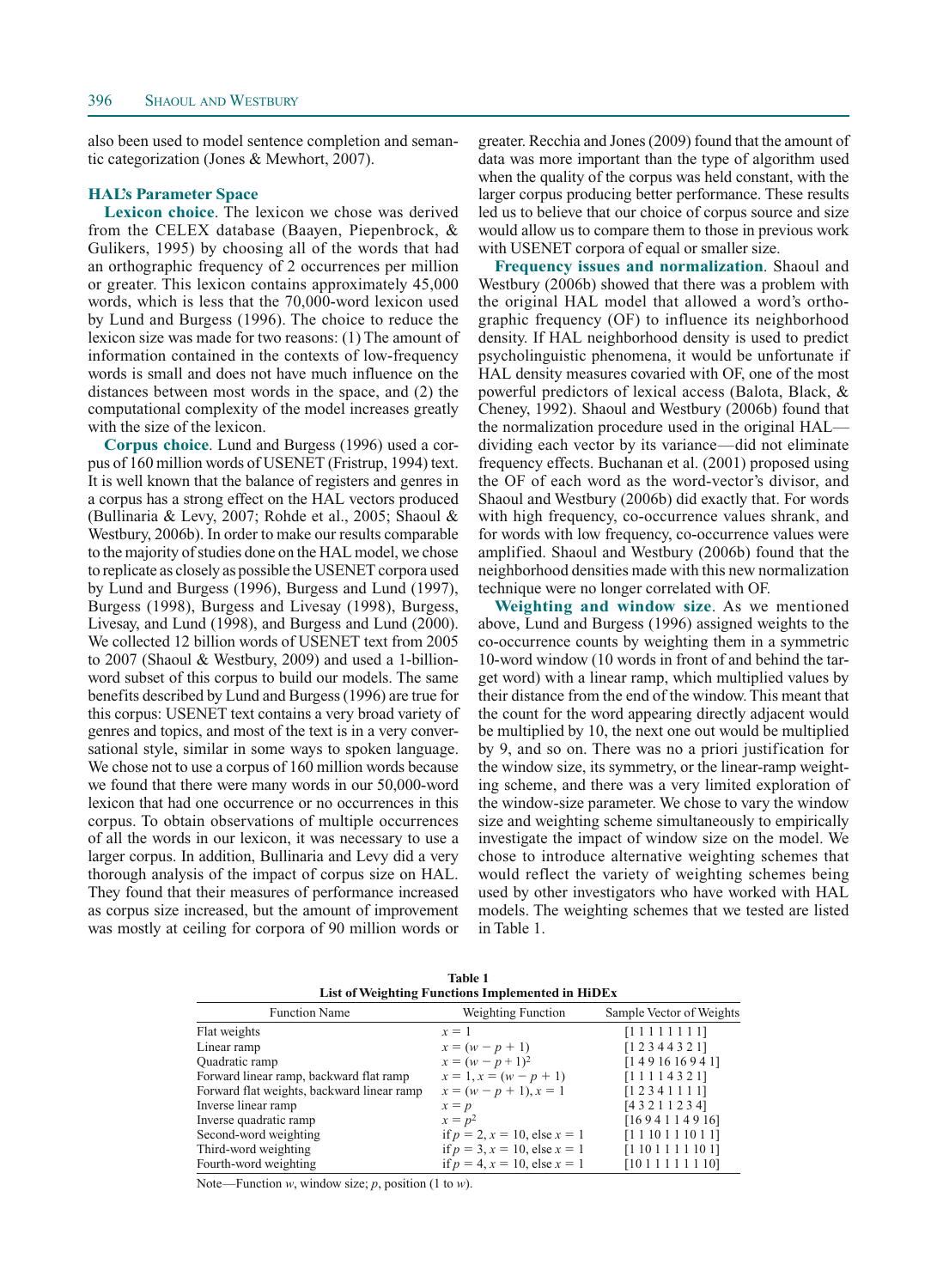**Context size**. One key aspect of implementing the HAL model is the reduction of the size of the global co occurrence matrix after the weighting scheme has been applied and the windows have been summed. The original HAL model sorted all the vectors by variance and retained only the most variant word vectors (Lund & Burgess, 1996). Shaoul and Westbury (2006b) chose to use the most frequent word's vectors rather than the most variant.

**Neighborhood size and neighborhood membership threshold**. Another extension to HAL proposed by Shaoul and Westbury (2006b) was an extension of the concept of a neighborhood membership threshold. Unlike HAL, which used a fixed number of the closest neighbors as the neighborhood, we calculated a distance in co occurrence space, called the *membership threshold*, which was used as the criterion for neighborhood membership. This threshold is calculated by randomly sampling many millions (usually billions) of word pairs and calculating their interword distances to find the mean and standard deviation of this distance distribution. The neighborhood membership threshold was set to 1.5 *SD*s below the mean distance, which is about 6.7% of the average distance between any two words. Most word pairs have only a weak or no relationship. Setting the cutoff point to cover this small fraction of the average distance between words will ensure that words count as neighbors only if they are at least as close as the closest 6.7% of the billions of sampled pairs. A consequence of using this definition of neighborhood membership is that some words may have more neighbors than others, and some words may have no neighbors at all. We will use this thresholded neighborhood measure for all future neighborhood calculations. Note that this threshold has to be recalculated every time any other parameter in the model is changed, since the average distance between words will be affected by any parameter change.

**Two new measures: ARC and NCOUNT**. Shaoul and Westbury (2006b) introduced two new measures of semantic density that depend on this neighborhood threshold. The first measure, average radius of co-occurrence (ARC), is the mean of the distances between the target word and all the neighbors that fall within its threshold. The second measure, neighbor count (NCOUNT), is the number of neighbor words within that threshold. These two new measures relate information about the density of the context neighborhood of a word (see Figure 2). In later sections, we will be doing analyses of a value called NCOUNT-INV, which is defined as the reciprocal of NCOUNT+1, the 1 being added to allow the measure to be well defined for words that have zero neighbors. NCOUNT-INV has a value of 1 for words with no neighbors and smaller values for words with more neighbors.

## **HiDEx**

As of yet, there has been no implementation of HAL made available at no cost to investigators. In 2004, we began developing our implementation of HAL, and we have used it to conduct research on the HAL model (Shaoul & Westbury, 2006b). We released this software as an open-source project in December 2008, under the GNU General Public License (Stallman, 2009), and the program is available at www.psych.ualberta.ca/~westburylab/downloads.html.

HiDEx is capable of executing the HAL model using the identical calculations that were specified in the work of Lund and Burgess (1996), but it is also able to use different algorithms and parameter sets by setting various options. These alternative algorithms include new normalization algorithms, new weighting algorithms, and new neighborhood membership algorithms. Alternative parameters include new window sizes and context sizes. In this section, we describe HiDEx in detail, show what kind of input it can use, and explain what kinds of processing it can do and what kinds of output it can produce.

HiDEx is a command-line program written in  $C++$  that is configured using a text file containing all the settings



**Figure 2. A 2-D visualization of the neighborhood membership threshold. The word**  *run* **in this example has four neighbors, giving** *run* **a neighbor count of 4. The average distance between** *run* **and its neighbors, the average radius of co-occurrence measure, is 10.25.**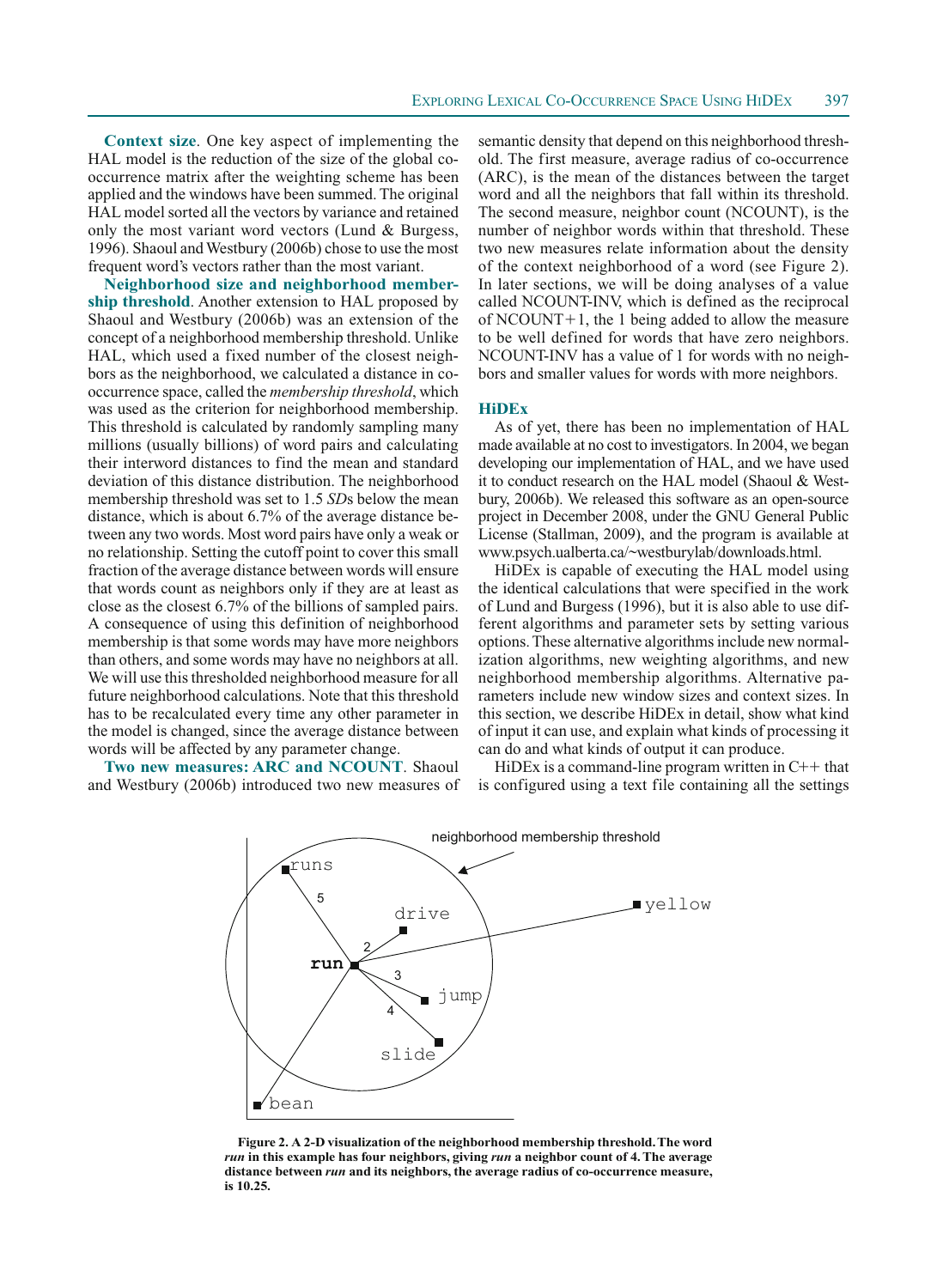used by the program. The format of this configuration file is described in the HiDEx user manual, which is distributed with the software (Shaoul & Westbury, 2008).

There are three stages of processing when using HiDEx. In Stage 1, one obtains and prepares the corpus for use, and then processes the corpus with HiDEx to create the global co-occurrence matrix. In Stage 2, one configures the desired settings for all the available parameters and processes the global matrix with HiDEx to create word vectors. In Stage 3, one uses HiDEx to measure the contextual similarity between words and then saves the output.

Here, in greater detail, are the operations completed in each stage. During Stage 1, HiDEx performs the initial preprocessing of the corpus. HiDEx will accept corpora in any UTF-8 encoded language. The corpus should be in the form of one large file that includes user-defined document separators. HiDEx will automatically capitalize lowercase letters in the corpus and remove any punctuation (preserving the English apostrophe). Once the corpus is processed, HiDEx stores a large, sparse matrix that contains all cooccurrence information for every word in the lexicon. This sparse matrix is saved to disk for use in Stage 2.

During Stage 2, the sparse matrix is processed into a denser matrix. HiDEx can be configured to use any of the following four settings during Stage 2. (1) The sizes of the windows ahead and behind the target word are set independently. (2) The weighting scheme is set. There are nine possible weighting schemes that can be applied to the co-occurrence window. The nine weighting functions available are described in Table 1. (3) The number of dimensions to retain (the context size) is set. When set to a value *N*, only the *N* most frequent word's co-occurrence data are included in the final calculations in Stage 3. (4) The vector normalization method can be set to Default: Ratio (co-occurrence divided by target-word frequency; Shaoul & Westbury, 2006b); PPMI (positive pointwise mutual information; Bullinaria & Levy, 2007); or Correlation (Rohde et al., 2005).

In Stage 3, the word vectors are used to calculate context similarity. The similarity metrics that are available for use are Default: (inverse) Euclidean distance (Lund & Burgess, 1996); Cosine (Bullinaria & Levy, 2007); City Block (Rohde et al., 2005); and Correlation (Rohde et al., 2005).

Two types of measurements can be made with HiDEx. (1) Get a word's neighbors: Find the *N* most similar words using the similarity metric specified. There is also a threshold- based option that allows the number of neighbors to vary due to the density of the neighborhood. If this similarity threshold is used, some words will have many neighbors, and others will have none. (2) Measure the similarity between pairs of words: Given a list of word pairs, the similarity of the contexts of these two words is calculated and returned. This can be done for any number of word pairs.

One of the attractions of co-occurrence models like HAL is that they are simple to understand and implement. However, notwithstanding its simplicity, the algorithm that generates HAL is computationally expensive. To provide a perspective on the scale of calculations performed by HiDEx, in this section, we provide a broad, slightly simplified explanation of the process.

At the beginning of a set of HiDEx experiments, we must obtain a corpus. In our case, we obtained a large amount of freely available USENET text (Shaoul & Westbury, 2009). Stage 1, the process of building a local cooccurrence data set, currently takes approximately 4 days of continuous processing on a large computer (with 16 CPUs and 128GB RAM). The actual calculations involve counting the words that co-occur within the window size for every word in the corpus and incrementing the corresponding values in the co-occurrence matrix. For a matrix the size of ours, this will create a data set of approximately 63 GB. This data set is the raw co-occurrence data set from which a HAL matrix of word vectors can be computed for a given HAL parameter set.

Using a computer with multiple cores, HiDEx can process a corpus of many billions of words. It can be configured to use lexicons that have well over 50,000 terms in them and to compute neighborhoods from vectors in a matter of hours. This performance is achieved by symmetric parallel processing that is implemented by using OpenMP (Chapman, Jost, van der Pas, & Kuck, 2007).

In Stage 2, we use HiDEx to build a HAL model with a given set of parameters. First, we apply the window size and weighting scheme to a raw co-occurrence data set, consolidating it and creating the global co-occurrence vectors. The dimensionality of this matrix is then reduced by retaining only the vectors that meet our criterion for inclusion: the *N* vectors for words with the highest OF. These vectors are normalized and then used to calculate the neighborhood membership threshold. We calculate this from a sample of a small percentage of all possible pairwise distances, usually around 2 billion distances. To measure how many words fall inside a word's membership threshold, it is necessary to compute the distance between that target word and every other word in the lexicon. The process of calculating neighborhoods takes approximately 2 h per parameter set for a word list of about 500 words.

As is now clear, the sheer number of calculations required to run these models is enormous. It is because the numbers of these calculations are so large that it is rare to find the resources to explore HAL's parameter space. HiDEx has been designed to take advantage of multiCPU supercomputers with large amounts of memory to enable this exploration.

### **Exploring Parameter Space With HiDEx**

As we have noted above, the parameters used in the original HAL work were chosen without empirical or theoretical justification. The questions we want to address are, Is the model sensitive to these parameters, with respect to its ability to predict human performance on psycholinguistic tasks? Is there a new set of parameters that will create a better model of word meaning? Will this new parameter set give HAL-type models more explanatory power?

One problem for this kind of work is that the parameter space of the HAL model is very large, even if we limit ourselves to a small number of the infinite possible weighting schemes and keep the window size fairly small. The parameters we described above (corpus types, corpus sizes, window sizes, weighting functions, context sizes, etc.) can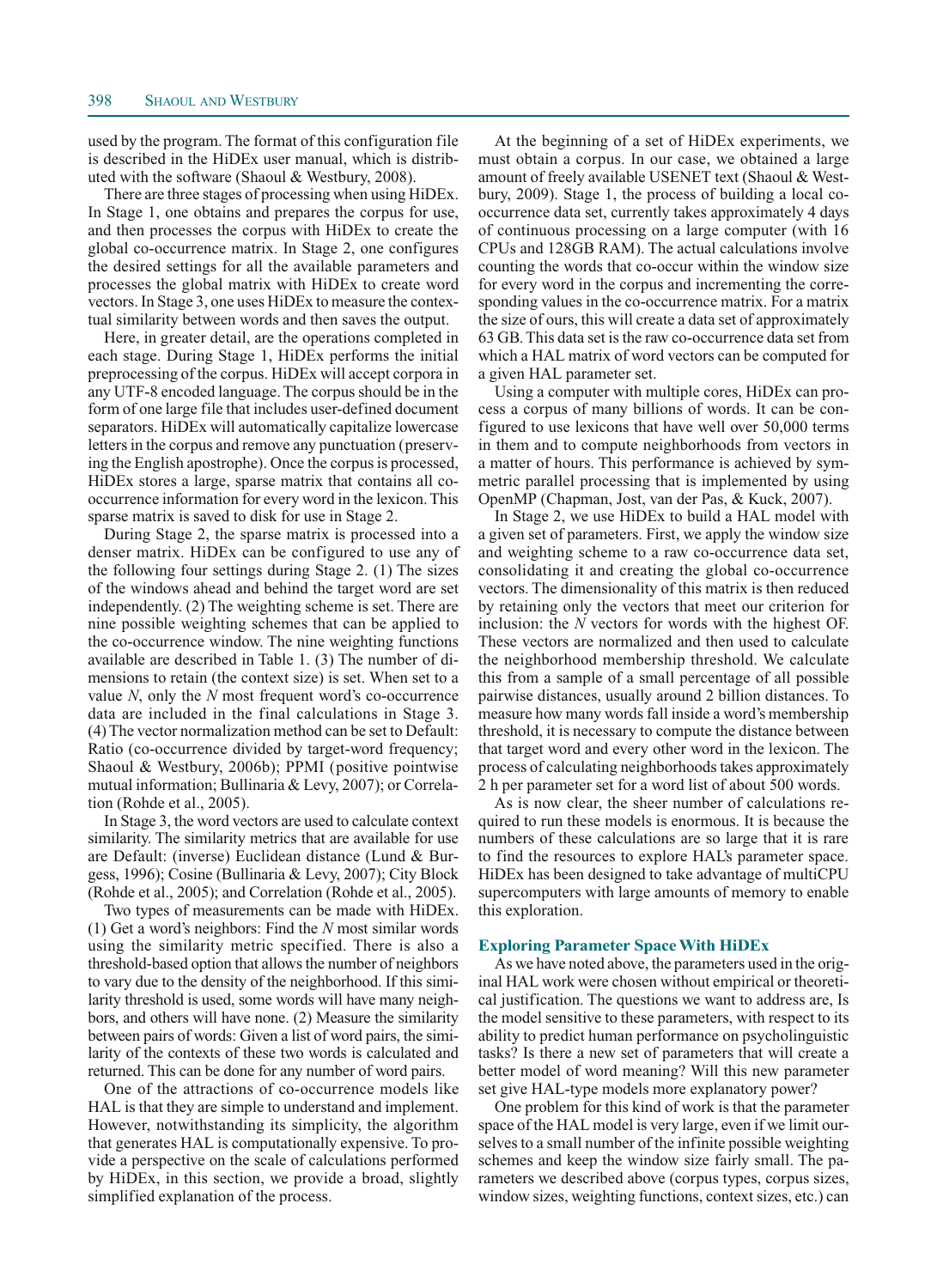be combined in a huge number of ways. As our summary of related work above shows, to evaluate the set of parameter combinations remains computationally intractable on the supercomputers currently available to us. We have, therefore, been able to undertake only a coarse-grained traversal of the parameter space. We then used an automated fitness function to measure how well each model fit a large set of experimental data. We varied only two parameters at a time, holding all other parameters constant at their default HAL values. This strategy allowed us to find out how these two parameters influenced the model individually and how they interacted in a pairwise fashion. Although this research is undeniably exploratory in nature, in constitutes a necessary set of preliminary steps toward being able to justify parameter values used in HALinfluenced co-occurrence. The two parameters that were varied in this initial exploration of parameter space were window size and weighting function. We chose these two parameters because they are the two HAL parameters that have the most potential to change the contextual information stored about words.

The size of the window is the only parameter that can change which words are considered to share context. Smaller windows will prevent long-distance contextual relationships from forming. For example, consider the following sentence:

Mathematics, rightly viewed, possesses not only truth, but supreme beauty—a beauty cold and austere, without appeal to any part of our weaker nature, without the gorgeous trappings of painting or music, yet sublimely pure, and capable of a stern perfection such as only the greatest art can show. (Russell, 1910, p. 73)

Were the window size less than nine words ahead, there would not be any co-occurrence trace from this sentence for the words "mathematics" and "beauty," and HAL would never be able to convey that these words are related. The weighting scheme that is used to aggregate local co-occurrence across the co-occurrence window has a slightly different influence on the model's structure. By emphasizing the contextual importance of different parts of the window, it can boost or shrink the influence of proximally co-occurring words. In the above quote, the cooccurrence frequency of "painting" and "music" would be weighted by a factor of 10, if we used the second-word scheme, or by a factor of 2, if we used the inverse-ramp scheme (see Table 1). The difference in weighting can significantly change the distance between a target word and other words in context space, altering the neighborhood and the neighborhood density.

Some work comparing different model parameter sets has been done by Bullinaria and Levy (2007) and Lifchitz, Jhean-Larose, and Denhière (2009). Bullinaria and Levy used four measures to compare the fitness of their models: (1) the score on the TOEFL test (using HAL to choose the one word as the correct answer in a multiple-choice exam), (2) a distance comparison test (comparing interword distances between known, semantically related pairs and random pairs), (3) a semantic category test (testing to see whether words are closer to the name of their category than to the names of other categories), and (4) a syntactic categorization test (testing to see whether a word is closer to its syntactic category center than to other syntactic category centers). These tests provide some information about how the model performs in capturing the structure of the human semantic space. These tests depend on handpicked word lists, and, for that reason, they might not generalize beyond the test stimuli.

Bullinaria and Levy (2007) varied many different parameters to their HAL-like model to see which parameter settings performed best on each of their four tests of fitness. Their search of parameter space was fairly exhaustive, varying each parameter alone or in combination with another parameter. The first parameter varied was the type of co-occurrence frequency measure. The positive pointwise mutual information (PPMI) measure performed better than all the other measures they tested. The second parameter they looked at was the similarity metric, and they found that the cosine measure (the cosine of the two vectors) performed better than the Euclidean distance metric, the city block metric, and all of the other metrics they compared. The third parameter they looked at was window size, and they found that a symmetrical window of one word ahead and one word behind produced the highest accuracy. On the basis of these results, Bullinaria and Levy proposed that the optimum parameters of the HAL model are window size  $= 1$ , weighting scheme  $=$  flat, similarity  $measure = cosine$ , and co-occurrence measure  $=$  PPMI. This is very different from the original HAL parameters used by Burgess (1998) (window size  $= 10$ , weighting  $scheme = linear ramp, similarity measure = euclidean$  $distance, co-occurrence measure = raw frequency$ .

More recently, Lifchitz et al. (2009) explored the parameter space of LSA (Landauer & Dumais, 1997) to find the optimal dimensionality of their model across various corpora of different sizes. They found that their optimal tuning of lemmatization, stop-word lists, term weighting, pseudodocuments, and normalization of document vectors in LSA allowed their model to outperform seventh- and eighth-grade students on a multiple-choice biology test. Both of these studies (Bullinaria & Levy, 2007; Lifchitz et al., 2009) show how exploring the parameter space of a high-dimensional model can lead to new insights and unexpected optimal-parameter sets.

In this study, we chose to focus our exploration on the HAL parameters that have the most relevance to our theoretical interests: window size and window weighting. To explore the influence of these parameters, we created a list of all of the possible combinations of forward and backward window sizes (0, 5, or 10) and all of the weighting functions listed in Table 1. This list contained 73 sets of parameter combinations. In Experiment 1, we looked at how varying these four parameters influences the model's ability to predict mean LDRT for a large set of randomly chosen words. In Experiment 2, we attempted to model semantic decision performance for a set of English words.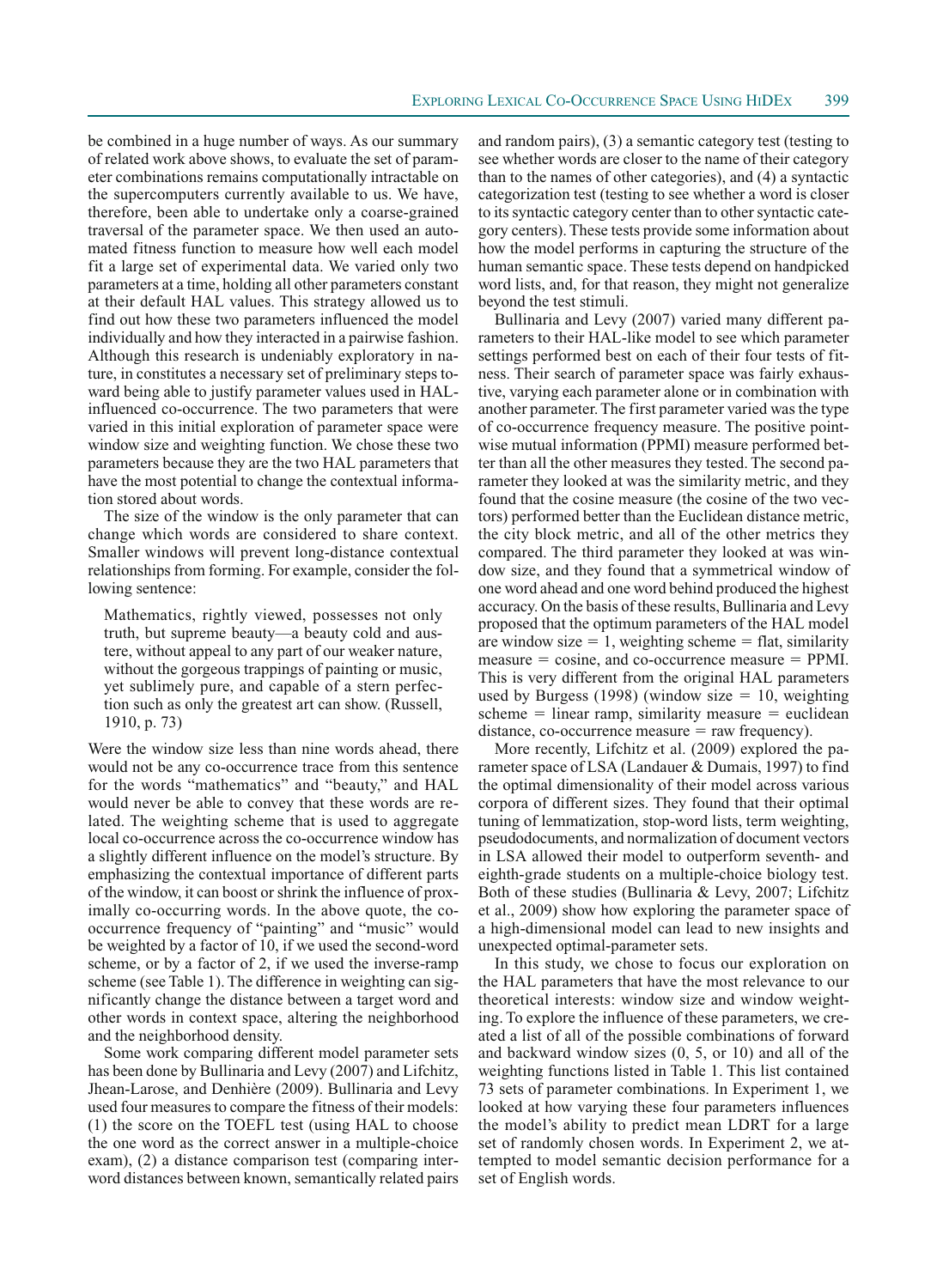# **EXPERIMENT 1 Predicting Visual LDRTs**

We chose estimation of LDRTs as our measure of each parameter set's goodness of fit. LDRTs have two main advantages that make them a suitable choice for this role. Most important, it is widely accepted that LDRTs are sensitive to many well-defined lexical measures (for reviews, see Balota et al., 1992; Hollis, Westbury, & Peterson, 2006), including semantic measures that are most closely related to our co-occurrence measures.<sup>1</sup> Second, LDRTs have the advantage of being available in large numbers collected in a systematic way (Balota et al., 2002), allowing us to simulate large experiments with random sampling to avoid the problem of over-fitting our model to a small and/or constant data set.

#### **Method**

Our first fitness function was the correlation between words' ARCs and their average LDRTs. We obtained averaged LDRT data for 40,481 words (averaged for each word across participants) and used these data to run simulations of lexical decision experiments.

In each simulation, a random subset of 500 words was sampled from the 40,481 in the list. HiDEx was then used to compute the ARC and NCOUNT-INV for these 500 words using one set of parameters. Our fitness measure for each parameter set was the correlation of the 500 words' measures computed using those parameters with the 500 LDRTs. This process was repeated 73 times with different random lists of 500 words and all the parameter sets.

#### **Results and Discussion**

One important question is, To what degree is HAL sensitive to changes in these two parameters? We found that it was highly sensitive. There was a large amount of variation in the correlations between LDRT and ARC and NCOUNT-INV for the sets of parameters we tested. Across all 73 parameter sets, the mean squared correlation of LDRTs with ARC was  $.14$  (*SD* =  $.04$ ), with a range from .04 to .25. The mean squared correlation of LDRTs with NCOUNT-INV was .17  $(SD = .035)$ , with a range from .08 to .24. Figure 3 shows the average ARC and *N* COUNT correlations for different weighting functions and window types. Because this figure would be too busy if it were included, the variance in these correlations is graphed separately. Figures 4B and 4D, respectively, show the variance in correlations between LDRT and ARC for different window sizes and weighting functions. Figures 4A and 4C, respectively, present the same information for NCOUNT-INV. These figures show that there is great variance in the predictive value of ARC and *N* COUNT for different weighting schemes, across window sizes, and for the different window sizes across weighting schemes.

Another important question is, Are the original HAL parameters optimal choices by this measure? We will refer to windows using the notation "xByA," where *x* is the number of included words behind the target word and *y* is the number of included words in front of the target word.

The original HAL parameters were 10B10A,<sup>2</sup> with a linear-ramp weighting function. The squared correlation of LDRT with the ARCs produced by this set was .11. The best combination of parameters for ARC predicting LDRT was inverse quadratic 10B0A, which accounted for more than twice as much variance, with a squared correlation of .26.

The squared correlation of LDRT with the NCOUNT-INV values produced by the original HAL parameters was .14. The optimal value found among the parameter sets searched was inverse quadratic 0B10A, with a squared correlation of .25 between the NCOUNT-INV values and the LDRTs.

The fact that these parameter sets were not identical complicates the problem of choosing an optimal set. Both used the inverse-quadratic weighting scheme, which weights each word as the square of the distance in words from the target word. Across all window sizes, this weighting scheme is the fourth best at predicting LDRTs from ARCs (Figure 4C), and it also shows by far the least variance across all weighting schemes. It is the fifth best at predicting LDRTs from NCOUNT-INV (Figure 4D). In the case of both predictors, the *R*2 difference between the best weighting scheme and the inverse-quadratic weighting scheme is small, less than .03.

We also note that, in both cases, the weighting schemes that performed slightly better included the inverse-linear weighting scheme, which weights each word linearly with its distance in words from the target word. Taken together, these observations offer some support for schemes that weight words distant from the target word more highly than close words, which is the opposite of the original HAL linear-ramp parameter. This may be due to the ability of the inverse ramp to minimize the weight given to words that are directly adjacent to the target word. When the target word is a noun or verb, nearby words may often be closedclass function words. By deemphasizing the minimal semantics of closed-class words, inverse weighting schemes may improve the categorical relationships between words. We examine this possibility in more detail below.

As noted above, the two parameter sets that produced factors most predictive of LDRT used different window sizes: 10B0A (with ARC as the predictor) and 0B10A (with NCOUNT-INV as the predictor). As shown in Figures 4A and 4B, the results with these windows sizes were the second-best predictors of LDRT after collapsing across all weighting schemes. In both cases, the window size that produced the best predictors across all weight schemes was the original HAL weighting, 10B10A; in both cases, the difference between the best and second-best predictors was very small, with an average *R*2 difference of less than .02.

It is impossible to reconcile the finding that the optimal windows were the nonoverlapping 0B10A and 10B0A windows or to reconcile these findings with the earlier finding by Bullinaria and Levy (2007) of an optimal window size of 1A1B. We are, therefore, unable to draw any firm conclusions about the optimal window size. It may be that different window sizes are optimal for different tasks, which raises difficult questions for theorists who wish to put forward co-occurrence models as models of human processing. Since both the 0B10A and 10B0A windows showed only small differences in the cases of both of our predictors from the best average predictor (10A10B), we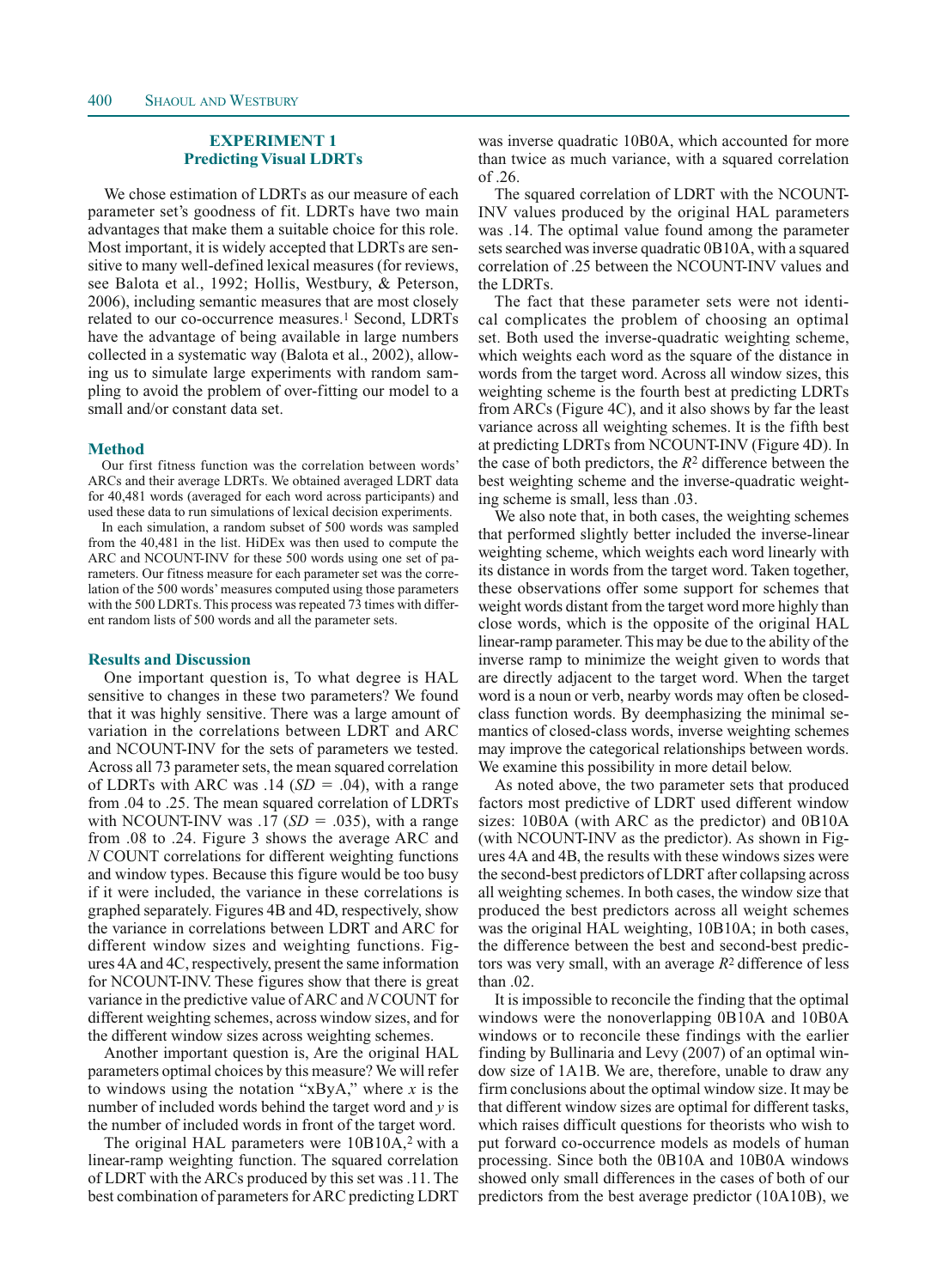

**Figure 3. Overview of** *R***2 of the inverted neighbor count (NCOUNT-INV) and average radius of co-occurrence (ARC), with lexical decision reaction times (LDRTs), for different weighting functions and window types. Circles represent NCOUNT-INV correlations, and diamonds represent ARC correlations. All correlations are significant (** *p*  **.001).**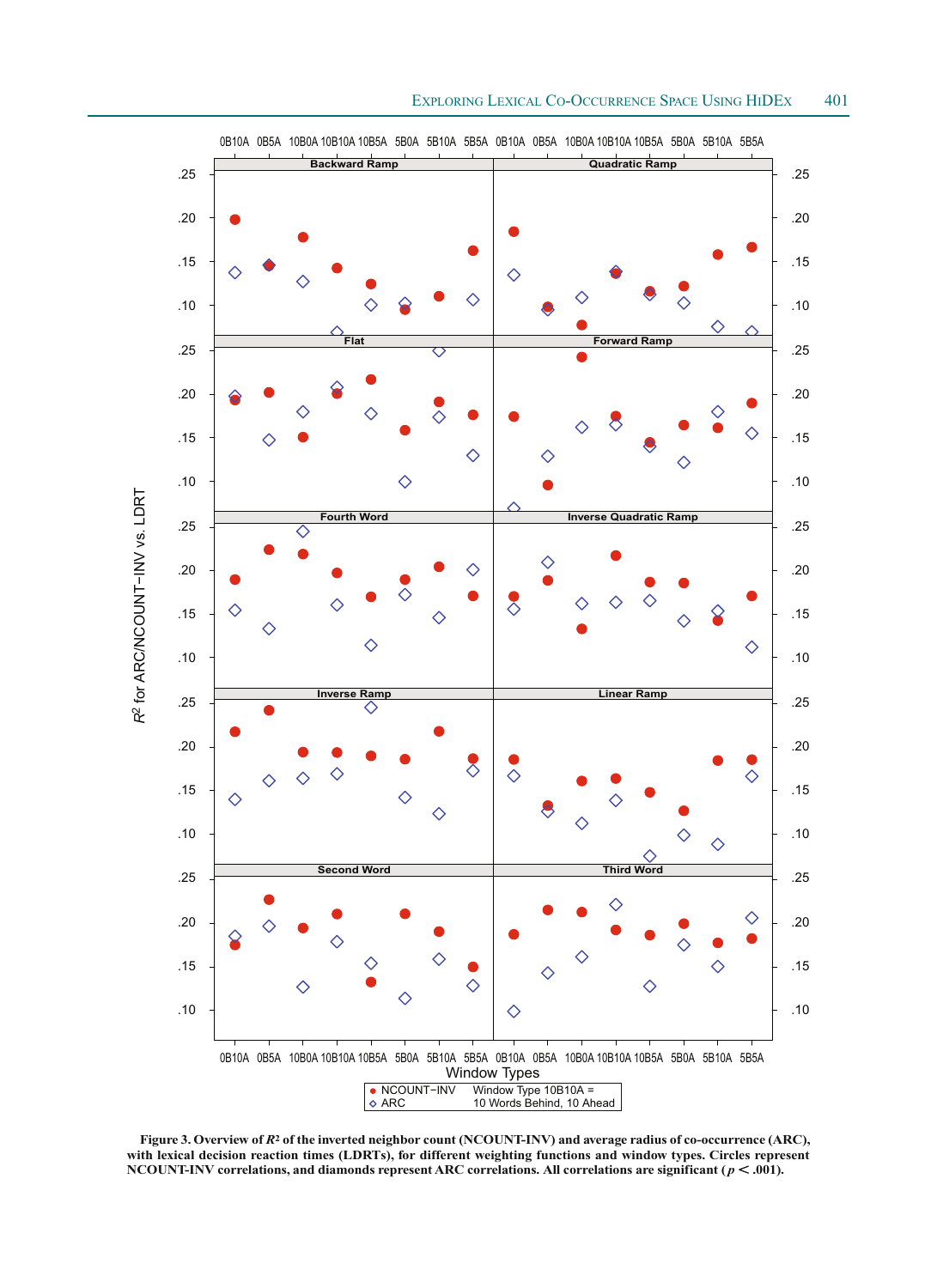



Weighting Functions (Values Were Collapsed Across Window Sizes) Weighting Functions (Values Were Collapsed Across Window Sizes)

Weighting Functions (Values Were Collapsed Across Window Sizes)

**Neighting Functions (Values Were Collapsed Across Window Sizes)**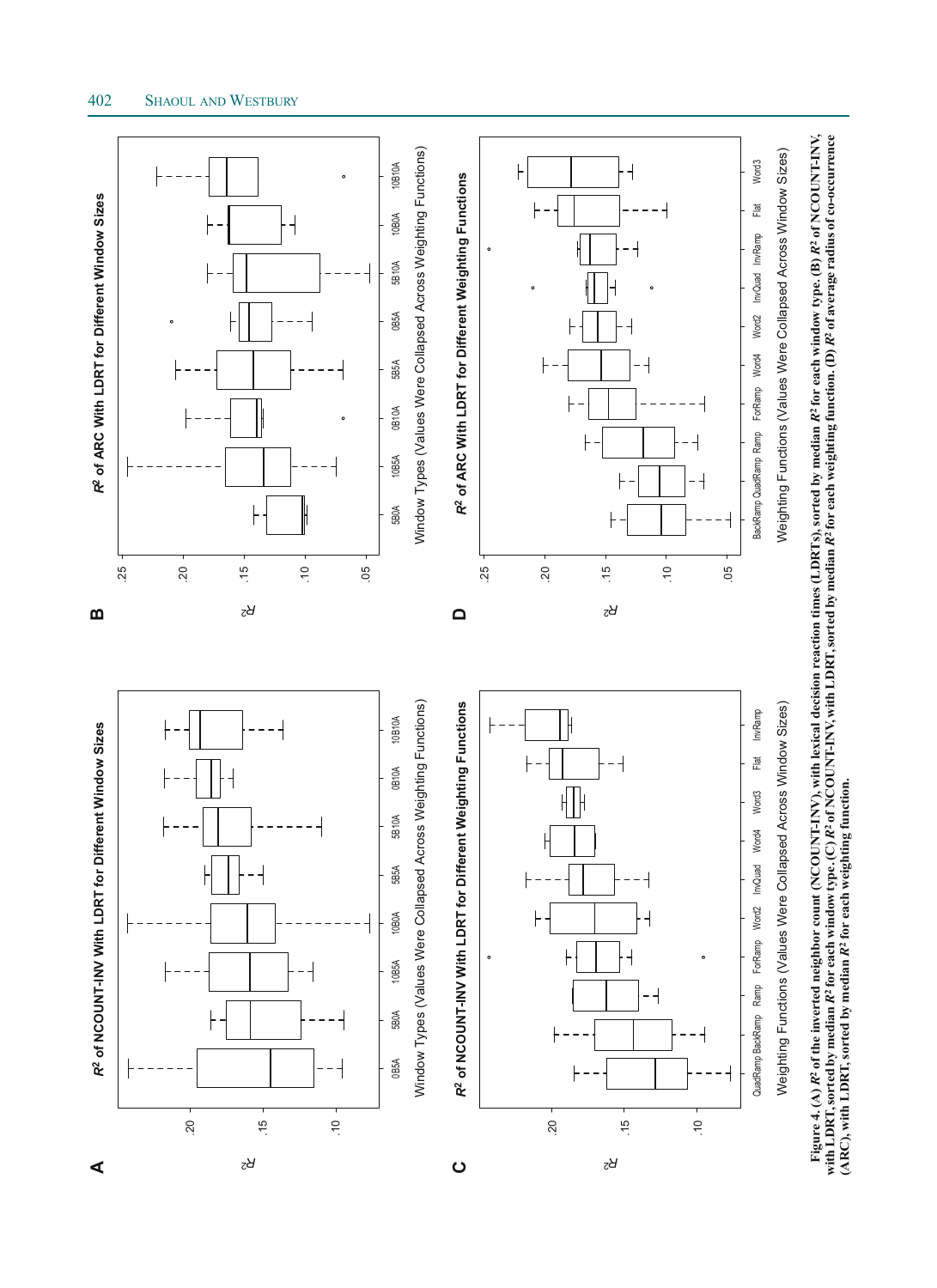tentatively suggest as a purely operational decision that the best HiDEx window size among those we have examined here may be the HAL default, 10A10B. Future work with other, possibly dynamic weighting schemes may help clarify what role the window size plays in modeling human behavioral results.

Since we used a random sample of words in each of these simulations to demonstrate the generalizability of HAL to the whole lexicon, we cannot directly compare the correlations that we have calculated to test for statistical significance. In order to confirm the increase in correlation for our parameter sets, we chose a random subset of 5,000 words from the lexicon and calculated the neighborhoods for these words using two parameter sets of interest: the original HAL parameter set and one of the best of our 73 parameter sets (inverse ramp, 10B10A).

The results of this comparison are shown in Table 2. The difference between the explanatory power of the two models can be seen in the size of the Akaike information criterion (AIC) value (Akaike, 1974). There is a difference of more than 100 between the AIC scores for the ARC and NCOUNT-INV models, meaning that the LDRT data are millions of times more likely, given the predictors from the optimized HAL model.3

To avoid any contamination of the results by spurious correlations, and to validate the results we obtained, we had to be certain that our results were stable across different subsets of the lexicon. We measured the stability of these correlations across two different sets of words. The same sets of parameters were re-run with different random sets of 500 words. The average absolute difference in *R*<sup>2</sup> between runs was small: .04 for the predictor ARC and .03 for the predictor NCOUNT-INV. This small amount of difference between runs shows that the correlations were stable across different random samples of words.

The goal of this experiment was to explore the HAL parameter space and find the set of parameters that produced ARC and NCOUNT-INV measures that best predicted a human measure of lexical accessibility. We found that there were large differences between the 73 parameter sets we tested. The best parameter set produced measures that can explain about 15% more of the variance in LDRTs than the worst, which is an encouraging result.

One constant across all of the results was that the slopes produced by a linear regression of both ARC and NCOUNT-INV on LDRT were consistently greater than zero: That is, the denser the neighborhood or the larger the number of neighbors, the faster the RT. This facilitatory effect was reported by Buchanan et al. (2001). In their Experiment 4, Buchanan et al. (2001) used a factorial design (words with dense neighborhoods vs. words with sparse neighborhoods) to investigate the relationship between neighborhood density and LDRT. They found that words with denser semantic neighborhoods had faster RTs in a lexical decision task.

# **EXPERIMENT 2 Predicting Semantic Decision RTs**

Experiment 1 used LDRTs for the reasons noted above; they are widely used as a measure of lexical access and are available in large quantities. However, co-occurrence measures are often considered to be an analogue to semantic measures, and LD requires a shallow depth of semantic retrieval and processing. In the next two experiments, we replicated the work above using a semantic decision task that we hoped might be more sensitive to the representation and organization of lexical semantic memory.

We collected our own semantic decision reaction time (SDRT) data from two semantic decision tasks (described in more detail below), in which we asked participants to decide whether or how closely two words were semantically related. There has been no previous research on how the co-occurrence models might be used to predict RTs on this task. We proposed the following HAL measures as potential candidates that might be predictive of SDRTs.

1. ARCs and NCOUNTs: These are the ARC and NCOUNT measures for each word in the pair of words. From previous work with LDRTs (Buchanan et al., 2001; Shaoul & Westbury, 2006b), we know that words with sparser neighborhoods show faster LDRTs if all other lexical factors are held equal. This implies that the ARC or NCOUNT of either word could influence SDRTs.

2. ARCSUM and NCOUNTSUM: These are the sums of the ARCs and NCOUNTs for the words that make up the pair. The summed ARC and NCOUNT capture the combined densities of the words in the pair

3. Interword distance: This is the distance between the two words in co-occurrence space. This measure may influence RTs by facilitating the retrieval of lexical semantics due to the priming effects of the retrieval of two words with similar contextual histories.

We devised two experiments to gather data relating to the semantic processing of words and cognitive load of a semantic decision task. Experiment 2A was a speeded forced choice semantic decision task that required participants to decide whether words were related or unrelated. Experiment 2B was a judgment task in which participants

**Table 2 Comparison of Correlations Between Lexical Decision Reaction Time and ARC/NCOUNT-INV for the Original HAL Parameters and an Optimized Set of Parameters**

| Parameter Set | Weighting Function | Window Size $R^2_{\text{ARC}}$ AIC (ARC) $R^2_{\text{NCOLINT-INV}}$ |        |     | AIC (NCOUNT) |
|---------------|--------------------|---------------------------------------------------------------------|--------|-----|--------------|
| Original HAL  | Linear ramp        | 10B10A                                                              | 61,660 |     | 61.349       |
| Optimized HAL | Inverse ramp       | 10B10A                                                              | 61.440 | .18 | 61.231       |

Note—AIC, Akaike information criterion; ARC, average radius of co-occurrence; HAL, hyperspace analog to language; NCOUNT-INV, inverse of neighbor count (having a value of 1 for words with no neighbors and smaller values for words with more neighbors).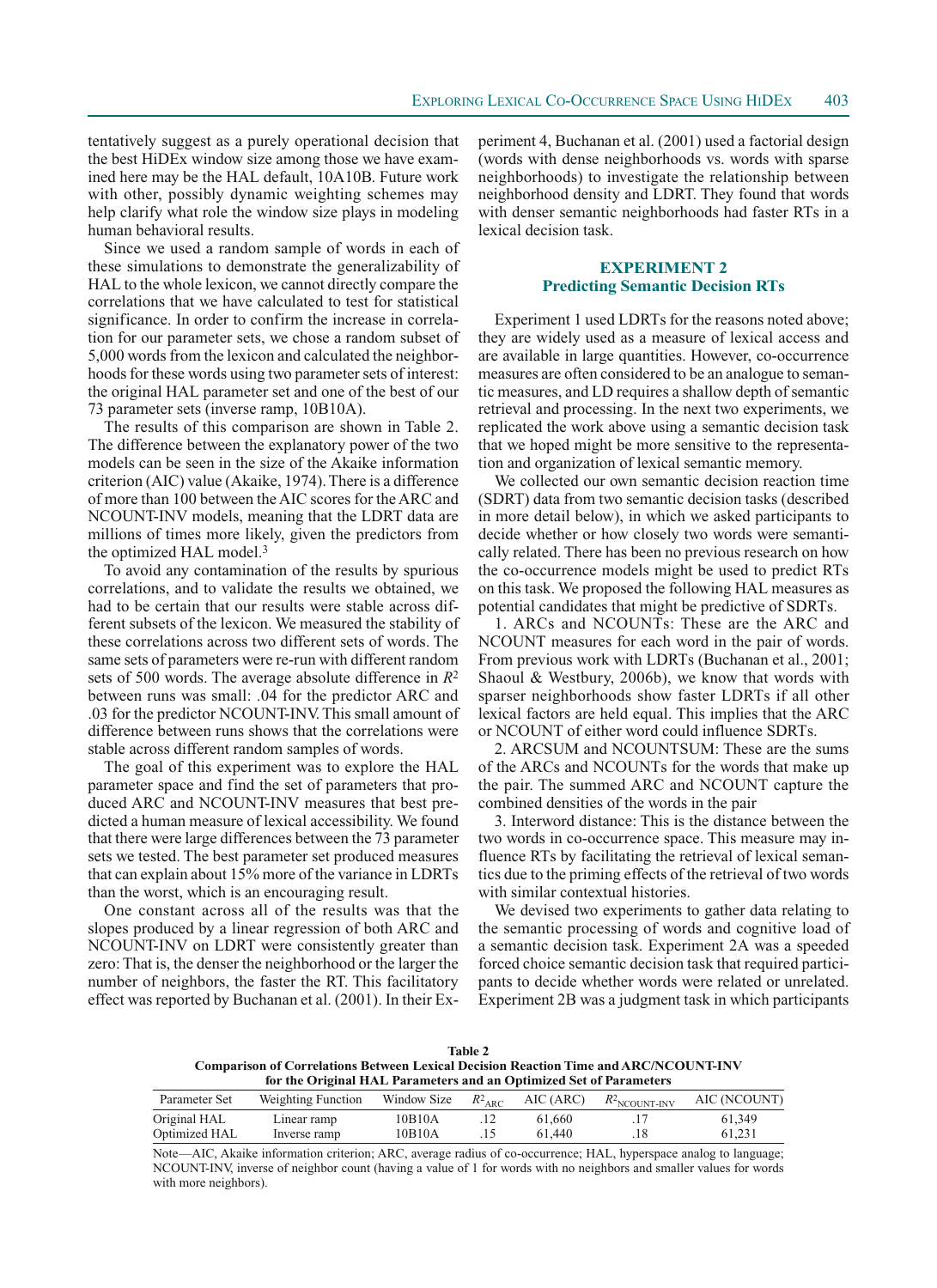were asked to rate how related two words were. We used the same 73 parameter sets as in Experiment 1 to calculate the seven predictors described above and tested the strength of the relationships between these predictors and the mean SDRT of each item.

## **Method**

**Participants**. Sixty-four undergraduate students (37 female) enrolled in introductory psychology courses at the University of Alberta participated in this study for partial course credit. Their mean age was 19.4 years, and the standard deviation was 4.4 years.

**Stimuli**. Three hundred pairs of words in three sets were chosen as stimuli. One hundred pairs were listed as associates in the University of South Florida's Nelson association norms database (Nelson, McEvoy, & Schreiber, 1998). Another 100 were from the idiosyncratic (low-frequency) responses list from the Nelson database. The third 100 word pairs were not listed as being related in the Nelson database.

To ensure that our stimuli would cover a broad range of associative relationships and not reflect the influence of nonsemantic lexical variables, we selected our stimuli very carefully. We built a very large set of pairs, from which we chose smaller stimuli sets using a criterion of noncorrelation. Two large sets of word pairs were chosen from the full lists of word pairs from the Nelson associated norms database. We started with the full list of 69,000 associated pairs (hereafter, ASSOC) and the full list of 112,000 idiosyncratic responses (hereafter, IDIO). The third large set was a list of 200,000 word pairs that we generated ourselves by picking words randomly without replacement from a dictionary of English words (Shaoul & Westbury, 2006a) with a frequency greater than 10 words per million (hereafter, UNREL).

We measured the OF, orthographic neighborhood (ON), and number of letters (LEN) for all of the words in these 287,000 pairs. Using the default HAL parameters, we also calculated the interword distance in co-occurrence space. We then matched subsets of the three sets of word pairs so that, for each ASSOC word pair, there would be an IDIO and an UNREL pair matched for OF, ON, LEN, and HAL distance. The matching algorithm first converted all measures into standard scores and then calculated the Euclidian distance of these standardized scores between all pairs. The pairs with the smallest distance in *z*-score space were stored as a match and were immediately removed from the input lists. By this method, we created three lists of approximately 1,000 entries each. From these lists, we picked the final 300 pairs by selecting pairs that satisfied the following criteria: The UNREL pairs were not judged by either author to be semantically related, and the HAL distance between all pairs was distributed evenly across the range of interword distance values.

Finally, we split the 300 pairs into two equal sets of 150 pairs to counterbalance the order of presentation. Equal numbers of participants saw each of the sets in each of the experiments in each presentation order. Please see Appendixes A, B, and C for the full stimulus sets.

**Procedure**. In the relatedness decision task, stimuli were presented on an LCD display connected to a Macintosh computer (running Mac OS X ver. 10.3.9) using the presentation software ACTUATE (Westbury, 2007). All words were displayed in lowercase letters in the Times New Roman font. Participants were asked to make a judgment about two words that were to appear sequentially. The first word appeared in black at the top of a 500  $\times$ 500 pixel white square for a duration that varied randomly between 2,000 and 3,500 msec between trials. This period of time, 2,500 to 5,000 msec, was intended to provide sufficient time for the participants to read the first word and access its meaning. After this, at the bottom of this square, a crossbar  $("+")$  appeared for a duration of 500 to 1,500 msec (again, varying randomly), to be replaced with the second word in the pair.

When the second word appeared, participants were requested to make the following semantic decision as quickly and as accurately as possible (as explained in the instructions): "In your opinion, are these two words related?" One of two keys on the computer keyboard ("X" for *no* and "M" for *yes*) was to be pressed, and the RT was measured.

In the relatedness rating task, participants were asked to perform a slightly different task using the same apparatus and software as described above. They were shown word pairs, with both words appearing simultaneously in Times New Roman font. They were asked to rate the relatedness of the words by using the mouse to drag a sliding marker on an undivided Likert scale on the screen. This scale had the word "unrelated" over the left end of the line and the words "highly related" over the right side of the line. The participants were asked to take as much time as needed to accurately rate each pair of words. The software measured the position of the marker on the line and recorded 0 for unrelated and 100 for highly related, as well as the time taken to do the rating.

#### **Results and Discussion**

We removed observations from Experiment 2A that had an RT less than 300 msec or greater than 4,500 msec (2 standard deviations from the mean). These outliers made up 1% of all of the observations. We did not consider RTs for ASSOC word pairs when the participant considered them unrelated or RTs for UNREL items when the participant considered them to be related.

The results for the semantic decision tasks are shown in Table 3. Most (81%) of the ASSOC pairs were judged to be related, a smaller majority (66%) of the IDIO pairs were judged to be related, and most (87%) of the UNREL pairs were judged to be unrelated. Similar results were found in the related rating task (Experiment 2B). ASSOC pairs had a higher rating  $(M = 80, SD = 24)$  than IDIO pairs ( $M = 67$ ,  $SD = 31$ ), and UNREL pairs had the lowest rating  $(M = 21, SD = 26)$ . These results support our

**Table 3 Distribution of the Responses for the 300 Word Pairs, With Descriptive Statistics**

|                         | Semantic  | Percentage of | Semantic<br>Decision<br><b>Reaction Time</b> |       |  |
|-------------------------|-----------|---------------|----------------------------------------------|-------|--|
| Category                | Decision  | Observations  | M                                            | SD    |  |
| Associated pairs        | Related   | 81            | 1,006.2                                      | 466.6 |  |
|                         | Unrelated | 19            | 1,210.1                                      | 544.5 |  |
| Idiosyncratic responses | Related   | 66            | 1,116.2                                      | 513.0 |  |
|                         | Unrelated | 34            | 1,257.5                                      | 578.8 |  |
| Unrelated pairs         | Related   | 13            | 1,426.3                                      | 725.9 |  |
|                         | Unrelated | 87            | 1.152.2                                      | 506.4 |  |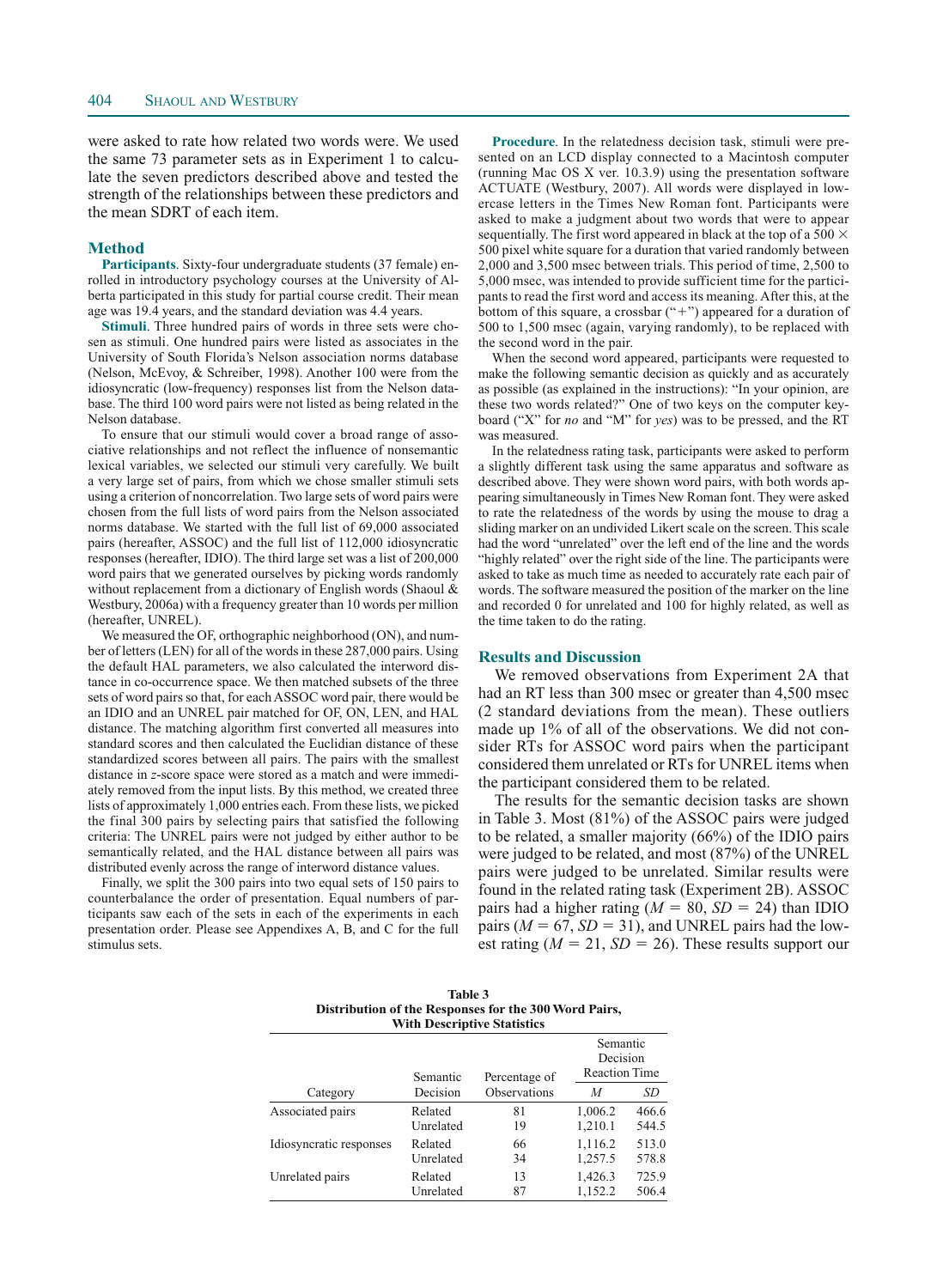choice of stimuli, clearly showing that our participants' understanding of relatedness matched our categories.

Using HiDEx, we calculated all the predictor measures described above for all of the word pairs in the stimulus set, using the most promising 40 parameter sets from the 73 parameter sets used in Experiment 1. These were the parameter sets that included the following weighting schemes: linear ramp (baseline), inverse ramp, inverse quadratic, third word, and fourth word.

The only predictor measure that had a reliable correlation with SDRT was the semantic density for the first word, NCOUNT1-INV. As shown in Figure 5, the only two weighting functions to achieve statistically significant correlations were fourth word and inverse ramp. The most consistent window type was the 10B0A window. The best result overall was obtained from the combination of these two parameters: fourth-word weighting and 10B0A window  $(r = -.14, R^2 = .02, p = .01)$ . Since the slope of this relationship is negative, SDRT is predicted to decrease as the semantic density around the first word decreases (i.e., as NCOUNT1-INV increases). This result is congruent with the results from Experiment 1 because the time required to access the meaning of the word pair was shorter for words that had sparser neighborhoods.

This relationship is much weaker than that for the LDRT data in Experiment 1. One possible reason for this is that the task we used in this experiment was very complex. From the presentation of the first word to the presentation of the second, the participants presumably accessed semantic information about the first word. When the second word was displayed, the RT captured the time it took to do at least two things: retrieve the semantic information about the second item, and make a semantic decision. The SDRT we captured should be a function of the lexical retrieval of



0B10A 0B5A 10B0A 10B10A 10B5A 5B0A 5B10A 5B5A 0B10A 0B5A 10B0A 10B10A 10B5A 5B0A 5B10A 5B5A

**Figure 5. Overview of** *R***2 of the inverse neighbor count (NCOUNT1-INV), with semantic decision reaction times (SDRTs), for different weighting functions and window types. The** *p* **value for each reliable regression is shown below each point.**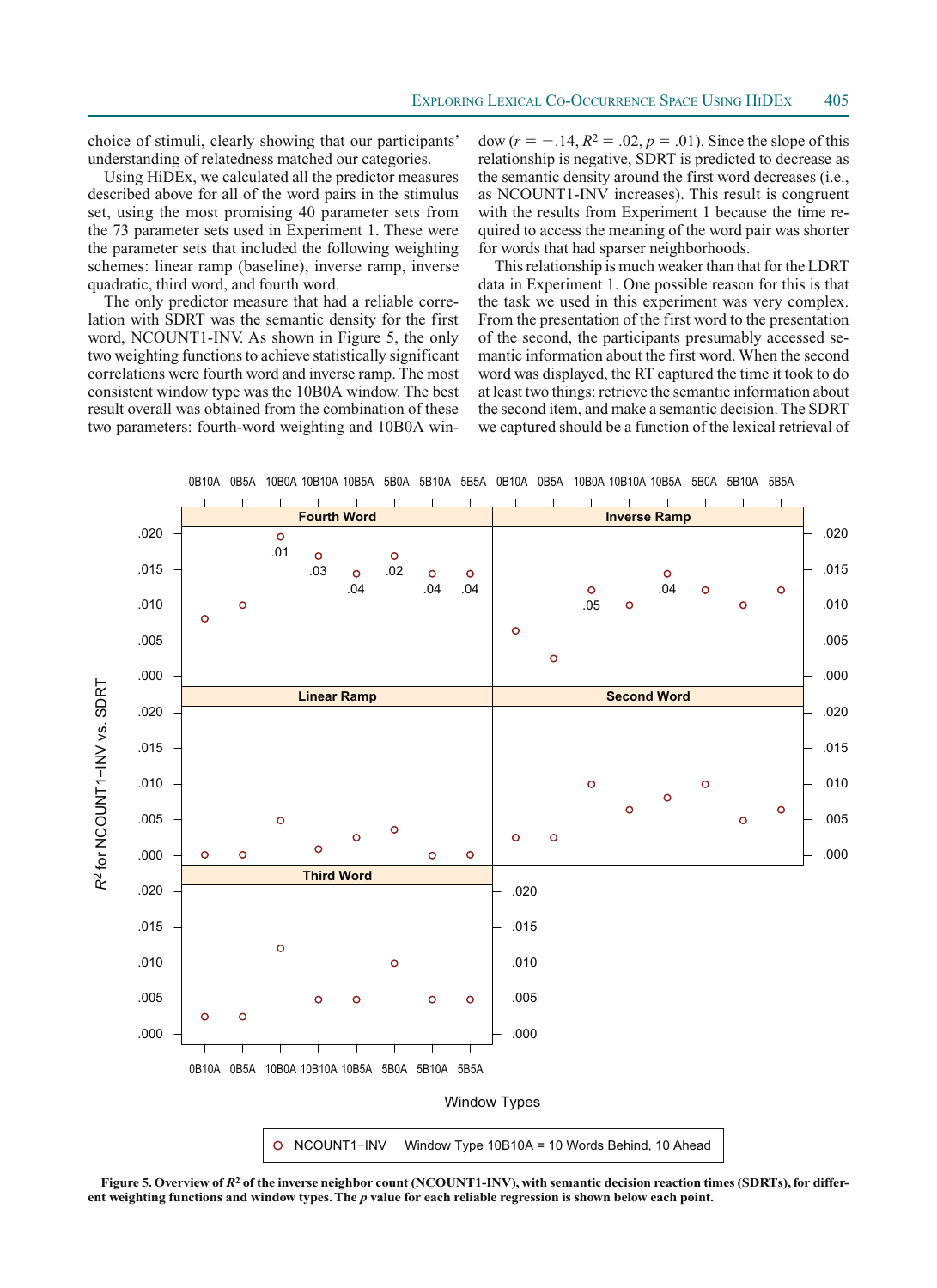the second word, the complexity of the semantic memory traces for the two words, the type and number of relationships between the words, and the strategy/strategies that the participant used. We hypothesized that our HAL measures would provide an indirect measure of the complexity of the semantic traces and the relationship between the words (through their shared context). We have no data to help us predict which strategies would be used to make these semantic decisions. This opens the door for variability that we will not be able to account for in our model.

These concerns about the appropriateness of this forced choice task gave us the incentive to seek a better semantic decision task. This experiment and its results are described in the next section. We reserve further discussion of the findings of Experiment 2 for the General Discussion.

# **EXPERIMENT 3 A Go/No-Go Semantic Decision Experiment**

In Experiment 3, we studied semantic decision using a slightly different task. We chose a task that Siakaluk et al. (2003) found to be superior in eliciting semantic distance effects: the go/no-go semantic decision task. Siakaluk et al. used both a forced choice and a go/no-go task in a semantic decision experiment (in their case, animacy: "Is this alive or not?"), and they noted that the time constrained nature of the go/no-go task made it superior to other tasks for semantic decisions.

## **Method**

**Participants**. Thirty-five undergraduate students (21 female) enrolled in introductory psychology courses at the University of Alberta participated in this study for course credit. Their mean age was 20.7 years, and the standard deviation was 2.9 years. None of the participants had participated in the previous experiments.

**Stimuli**. The stimuli used in this experiment were identical to those used in Experiment 2.

**Procedure**. The laboratory equipment was identical to that used in the semantic decision experiment described above. The only part of the procedure that was changed in Experiment 3 was the type of response we requested of the participants after the second word appeared on the screen. The participants were instructed to press the spacebar only if the words were related. The participants were instructed to do nothing if the words were unrelated. If no input was detected after 3,500 msec, the next trial was initiated, and a no-go result was recorded. Seventeen participants were shown 150 pairs, and 18 participants were shown the remaining 150 pairs. Order of presentation was randomized for each participant.

## **Results and Discussion**

Two hundred sixty-three of the 300 word pairs were given at least one go response. There is a possibility that some participants pressed the spacebar hastily or unintentionally during the experiment. Our method for detecting unintended of responses was to look for the items that produced the fewest of responses. Any words with responses from less than 20% of the participants (equivalent to 3 or fewer participants) were removed. After removing observations for these 56 items (3% of the total number of observations), we analyzed the data for the remaining 207 word pairs.

The descriptive statistics for RTs are presented in Table 4. As with the forced choice task, the ASSOC RTs were the fastest, with the IDIO pairs having slower RTs and greater variability. Due to the nature of the task and to nonresponses, we were able to collect reliable RTs for the few erroneously accepted UNREL words only. These RTs were the longest and had the most variability.

To understand the relationship between the tasks in Experiments 2 and 3, we looked at the relationship for the mean SDRT for the 207 items that both experiments shared. There was a strong correlation between the logged RTs in the two experiments ( $R^2 = .46$ ,  $p < .001$ ). Between the two experiments, there was no significant difference between the mean SDRTs for the ASSOC stimuli  $[t(198) = 1.195, p = .23]$  or IDIO stimuli  $[t(198) = 1.73,$  $p = .09$ ]. However, there was a significant difference of 386 msec between the means for the UNREL stimuli in Experiment 2A and the means for the UNREL stimuli in Experiment 3  $[t(198) = 3.62, p < .001]$ , showing the predicted increased depth of processing for unrelated, difficult-to-process words.

In order to study the relationship between the SDRTs in Experiment 3 and the measures calculated by HiDEx, we calculated the item regressions for mean SDRT and our seven predictor measures for the 40 parameter sets that we analyzed in Experiment 2. The results are shown in Figure 6. There was no significant correlation between mean item SDRT and the majority of the parameter sets. In particular, the original HAL parameters (10B10A, with the linear-ramp weighting function) did not produce predictors that correlated reliably with go/no-go RTs. As in Experiment 2, the only measure that had any significant correlation with an SDRT was NCOUNT1-INV. The only two weighting functions that produced significant correlations with this measure were the inverse ramp and the fourth word functions, which also performed well in our analysis in Experiment 2. The window types involved in the parameter sets that produced predictors with reliable correlations with RT were 10B0A and 10B5A for the inverse ramp and 0B5A for the fourth word.

In summary, the results obtained in Experiment 3, like those obtained in Experiment 2, can be predicted by the HAL model. There were three parameter sets that had significant linear relationships between neighborhood density and mean SDRT, but the amount of variance explained by these relationships was small. The implications of these results are discussed in the following section.

| <b>Table 4</b><br><b>Distribution of Reaction Times for the 207 Word Pairs</b><br>With Sufficient Numbers of "Go" Responses in Experiment 3 |                      |                      |       |  |  |  |  |
|---------------------------------------------------------------------------------------------------------------------------------------------|----------------------|----------------------|-------|--|--|--|--|
|                                                                                                                                             | Semantic<br>Decision |                      |       |  |  |  |  |
|                                                                                                                                             | Percentage of        | <b>Reaction Time</b> |       |  |  |  |  |
| Category                                                                                                                                    | Observations         | M                    | SD    |  |  |  |  |
| Associated pairs                                                                                                                            | 55                   | 1,089.5              | 515.4 |  |  |  |  |
| Idiosyncratic responses                                                                                                                     | 43                   | 1,249.6              | 573.8 |  |  |  |  |
| Unrelated pairs                                                                                                                             |                      | 1.812.8              | 783.3 |  |  |  |  |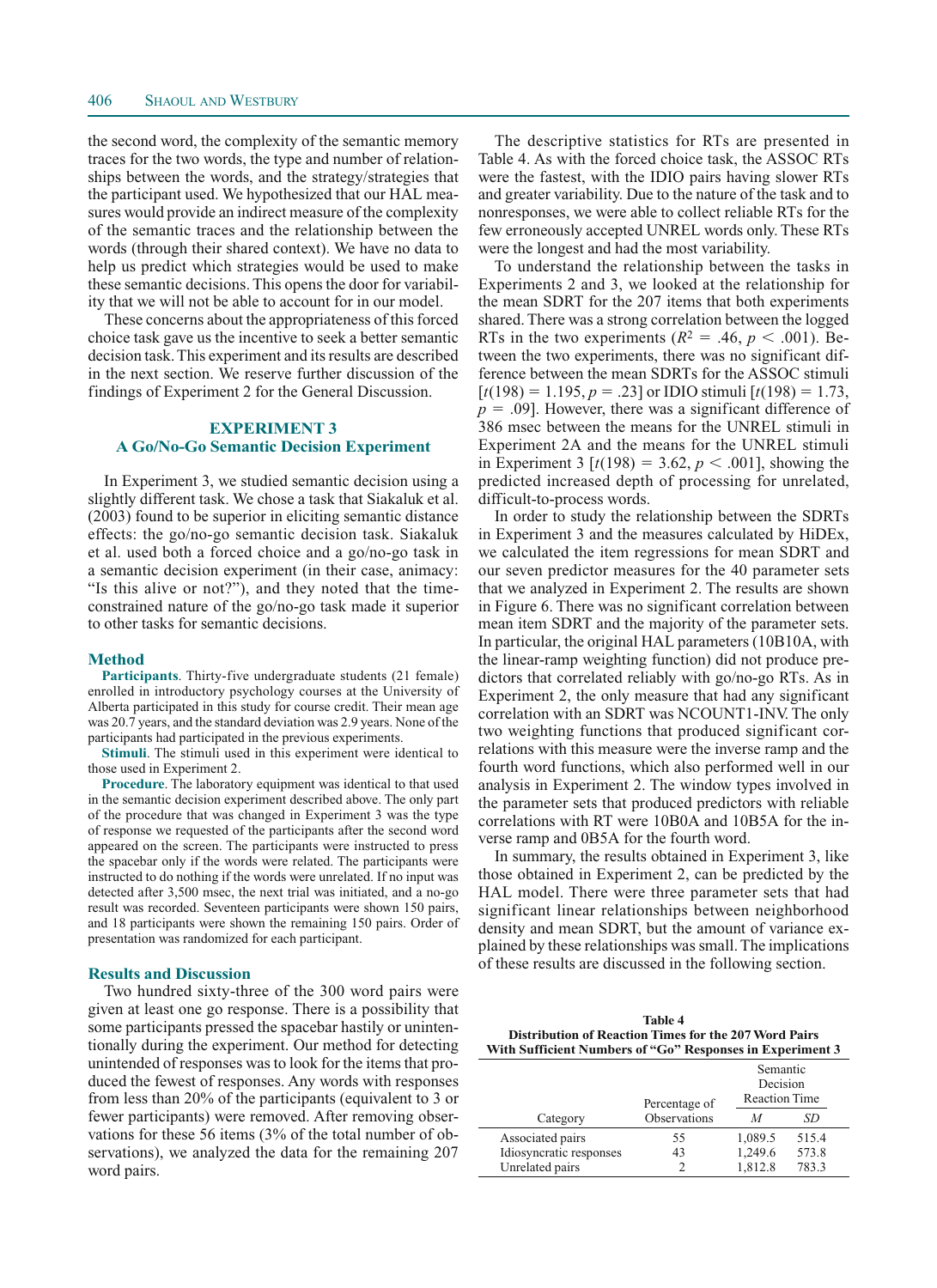

**Figure 6. Overview of** *R***2 of the inverse neighbor count (NCOUNT1-INV), with semantic decision reaction times (SDRTs), in the go/** no-go task for different weighting functions and window types. The *p* value for each reliable regression is shown below each point.

## **GENERAL DISCUSSION**

In Experiments 1, 2, and 3, we started with LDRT and SDRT data and searched for the optimal parameter sets that predicted RTs. We found that certain weighting functions and window sizes fared much better than others at predicting RTs. There was a clear consensus across all the experiments: The original HAL parameters do not create the best measures of neighborhood density for predicting lexical-semantic access time. There was an encouraging convergence in Experiments 2 and 3 that found that a small number of parameter sets produced the strongest correlations with a semantic decision task. The best weighting function for Experiments 2 and 3, the inverse ramp, was also the best for Experiment 1 (shown in Figure 3). The best window types were those that contained 10 words behind and 0 or 5 words ahead. These results suggest that

there is a very important function served by the inverseramp weighting function. What could be the reason for its superiority?

Unlike the linear ramp, the inverse-ramp weighting function gives greater significance to words that are located farther away in the window from the word in question. This has the effect of reducing the impact of the words closest to the target word. What kinds of words are usually found in these positions? The intuitive answer is *function words*, also-called *closed-class words*. Unlike nouns, adjectives, adverbs, and verbs, these are words that cannot have any new members to their class. They contain little semantic information about the words they appear next to but do create semantic relationships between words in a sentence.

Are our intuitions correct about closed-class words? In a cursory analysis of a 1-trillion-word corpus of English culled from Web pages (Brants & Franz, 2006), we found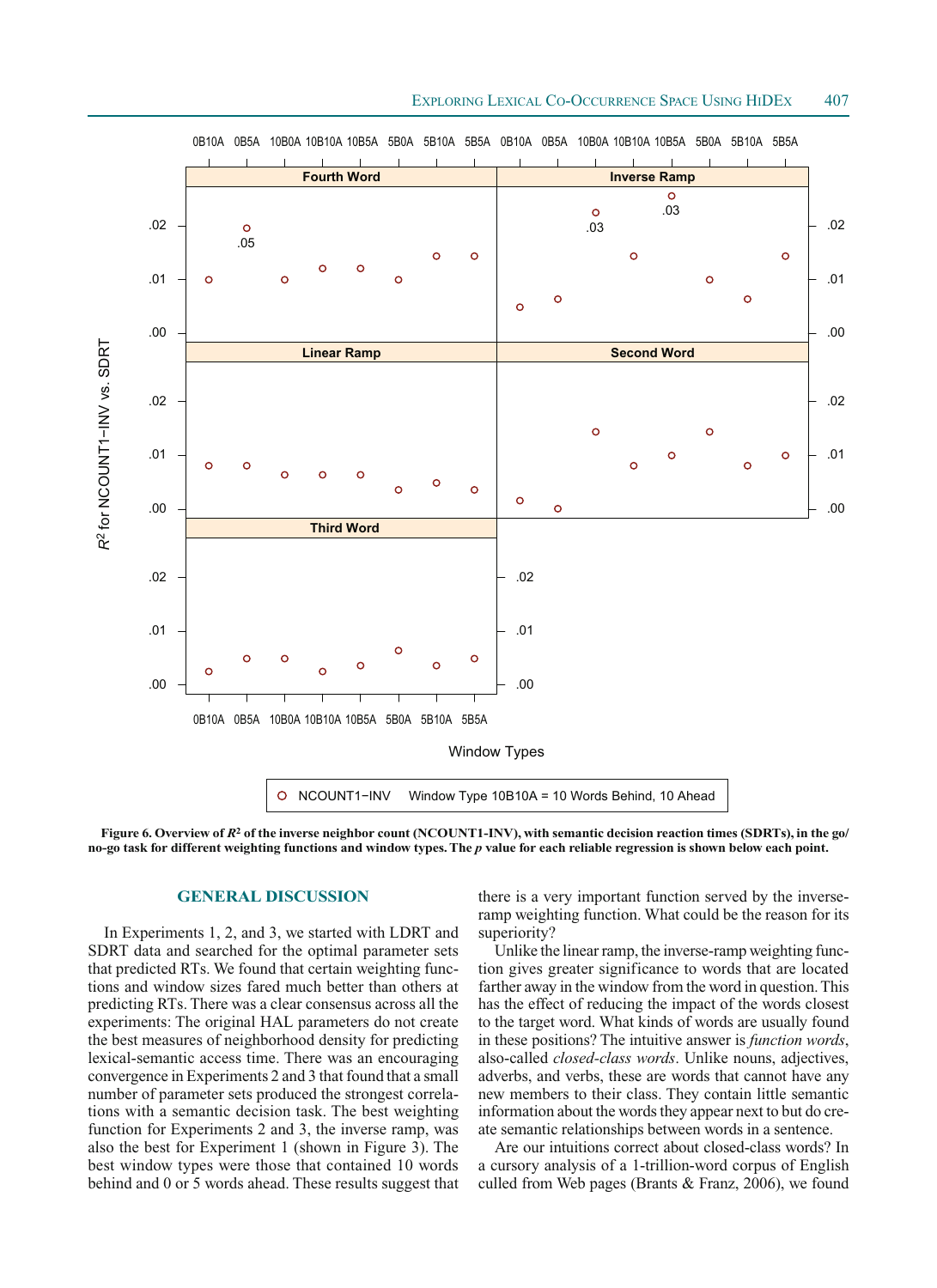some evidence that they are. Using a corpus-specific list of the 114 most frequent closed-class words in this corpus (see Appendix D for the full list), we counted the number of times a closed-class word appeared near an open-class word. We looked at the full set of 1 trillion 5-grams and found large differences in the probability of one of these 114 closed-class words appearing in each position in the window. Table 5 shows the probabilities for the four positions ahead of and behind any open-class word. All probabilities were reliably different from each other when tested with a proportion *z*-score test (in all cases,  $p < .0001$ ). Since Positions  $-3$ ,  $-2$ , 1, and 2 had the highest proportion of closed-class words, we propose that the weighting schemes that reduce the weight given to closed-class word contexts may be better at capturing semantic context relationships because of the decrease in closed-class contextual information. This makes sense when we look at an example: The similarity between the contexts of "cats" and "dogs" is more informed by "dog lovers and cat lovers" and "cat lovers and dog lovers" than by "the cat is going to" and "the dog is going to." By changing the weighting scheme, we changed the relative importance of closed-class word context and made the model better. We note here that Bullinaria and Levy (2007) found that their model performed best on their tasks when they used a 1-word window, whereas we found that giving weight to adjacent words did not help our models predict behavioral measures. This may be due to the different type of behavior being modeled.

Note that, in the semantic decision experiments, the neighborhood density of the first word (and never of the second word) in our word pairs produced the only significant relationships with SDRT. The denser the neighborhood of the first word, the longer the time needed to make a semantic decision. This is evidence that the contextual richness of the first word influences the processing of the semantic decision. Surprisingly, this relationship is in the opposite direction of the relationship reported by Buchanan et al. (2001) and Siakaluk et al. (2003). In these studies, a higher contextual neighborhood density was found to facilitate lexical access. Our results indicate that a higher co-occurrence neighborhood density facilitates lexical access while simultaneously increasing the cognitive load of semantic decision processing.

The apparent contradiction between facilitatory and inhibitory effects of dense neighborhoods has recently been analyzed by Mirman and Magnuson (2008). They compared different models of semantic neighborhood density to determine whether there were consistent facilitatory/ inhibitory effects across different neighborhood density measures. They compared feature-based models using data from Cree, McNorgan, and McRae (2006); associationspace models using data from Nelson et al. (1998); and co-occurrence models using data from COALS (Rohde

et al., 2005). They found that certain neighborhood measurements were correlated with facilitation, whereas others were correlated with inhibition in both lexical decision and semantic decision tasks (living/nonliving and abstract/ concrete, respectively).

In particular, they found that a single measure of neighborhood density was unable to account for the pattern of results. Instead, they found that both the number of neighbors and the distance between those neighbors was needed to understand the seemingly contradictory results. They reported that words with many near neighbors were categorized more slowly in a semantic decision task than were words with few near neighbors. They also found that words with many distant neighbors were categorized in the same task more quickly than were words with few distant neighbors. Mirman and Magnuson (2008) then went on to model this phenomenon with a feature vector-based attractor model (a type of neural network model; for the model's architecture see Cree et al., 2006). In light of this work by Mirman and Magnuson, we propose an alternative interpretation of our results from Experiments 2 and 3: Since our NCOUNT-INV measure is built using a threshold and it only counts the nearest neighbors, it also captures data about how many near neighbors a word has. Independently, we have found an inhibitory effect for neighborhood density identical to the effect found by Mirman and Magnuson, despite the fact that we used a relatedness judgment task, whereas they used other semantic categorization tasks.

How does this result relate to previous research into lexical semantic processing? Our semantic decision task is unlike most semantic psycholinguistic tasks. An extensive amount of research has been done on semantic priming (for a review, see Moss & Tyler, 1995). Unlike most semantic priming experiments, the semantic task we developed is not a lexical decision task. There is no implicit, subliminal semantic activation. The facilitation or inhibition in our experiments was the result of a combination of the semantic relationship between the words in the pair and the participant's strategies. This difference in methodology makes comparisons of effect size between our experiments and lexical decision semantic priming experiments difficult. What about semantic categorization/ semantic decision tasks? The difference between traditional semantic decision tasks and our tasks is that, in most semantic decision tasks, a category, such as "concrete words," or an exemplar, such as "an animal," is used throughout the experiment. The task for the participant is usually a category membership decision that stays constant throughout the experiment. In our task, the category or exemplar is different in each and every trial. This makes it difficult to compare our results with those from traditional semantic decision experiments.

**Table 5 Probabilities of Encountering Closed-Class Words Around an Open-Class Word**

|  |  | $\mathbf{m}$ $\mathbf{v}$ $\mathbf{p}$ $\mathbf{v}$ $\mathbf{n}$ $\mathbf{v}$ $\mathbf{v}$ $\mathbf{v}$ $\mathbf{v}$ $\mathbf{v}$ |  |  |
|--|--|-----------------------------------------------------------------------------------------------------------------------------------|--|--|
|  |  | $-4$ $-3$ $-2$ $-1$ Center of Window $+1$ $+2$ $+3$ $+4$                                                                          |  |  |
|  |  | .20 .24 .25 .23 Any open-class word .26 .24 .25 .23                                                                               |  |  |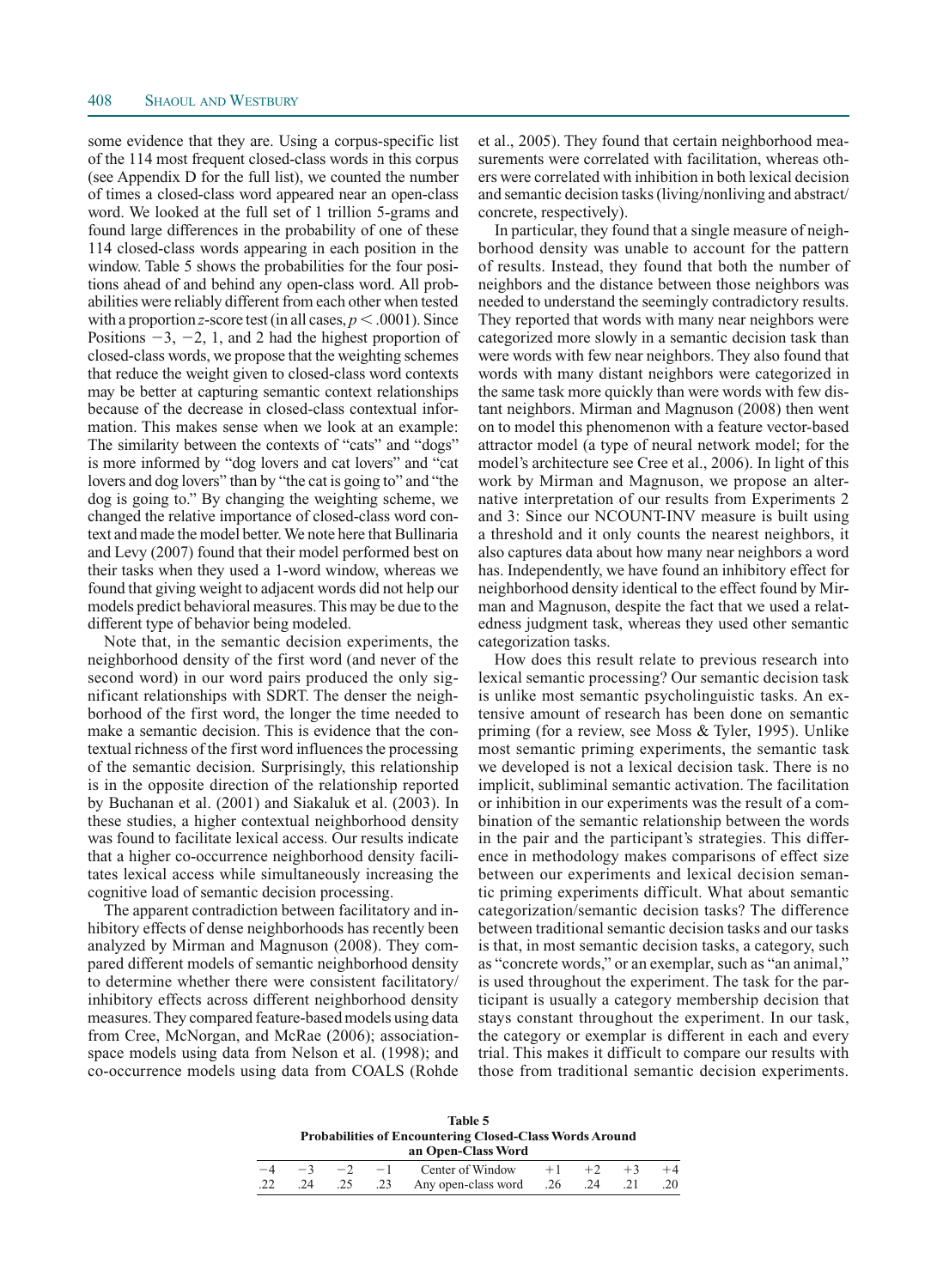For example, it may explain why our RTs were much slower than those in experiments that used semantic decisions for concreteness (Binder, Westbury, McKiernan, Possing, & Medler, 2005) and animacy (Siakaluk et al., 2003).

There is at least one study that used a task very similar to ours (a forced choice relatedness task) to study semantic processing: Pexman, Hino, and Lupker (2004) used a relatedness task to investigate ambiguity in semantic processing. They found that for *no* trials (trials on which the two words were not related), there was no ambiguity effect, and on related trials, there was an ambiguity disadvantage. They also proposed that this disadvantage was due to the semantic decision task itself and not to the process of retrieving the semantic representations for the words. We did not collect ambiguity ratings for the words in our stimulus set. This makes it difficult to compare our experiments with those in Pexman et al. The relationship between ambiguity and co-occurrence neighborhood density merits further study.

#### **Conclusions**

We have presented three experiments that explore the effect of varying two HAL parameters on modeling semantic processing tasks. Experiment 1 compared the LDRT predictions of 73 different HAL parameter sets. Experiments 2 and 3 used, respectively, a forced choice task and a go/no-go task to determine whether a task with an increased semantic load would show a predictive pattern for the HAL model. We found that, for certain optimized parameter sets, ARC and NCOUNT-INV were able to account for a large amount of variability in LDRTs. We then tested the power of these near-optimal parameter sets to predict SDRT in a novel task. The amount of variability explained by the optimal parameter sets in the semantic decision model was small in comparison to that in the lexical decision model but converged on the same parameter settings that were found in the LDRT experiments. We have shown that changing the weighting function and window size parameters of the HAL model can have a powerful impact on the ability of HAL to predict LDRT and SDRT. Additionally, the best set of parameters found were not those used in the original HAL model by Lund and Burgess (1996).

Finally, we found that the best set of parameters for predicting RTs were convergent for the SDRT and LDRT data. This finding opens the door to more research using HAL as a model for predicting behavioral data. Linguistic tasks that have a large semantic component could be modeled with a HAL-like representation of semantic information. If these models had their best fit using the same parameters discussed here, it would point to a general applicability of these parameter settings.

We have looked at how the local co-occurrence frequencies are weighted before being input into the model. The optimal weighting schemes—inverse ramp (LDRT) and fourth word (SDRT)—reduce the influence of the words directly preceding or following a word in its context. We analyzed a very large corpus of English and found that the vast majority of adjacent words are closed-class words.

We speculate that these closed-class words can act like superfluous context in our model, whereas the contextual information in the open-class words nearby are valuable contexts. In practical terms, the co-occurrence values for closed-class words will be smaller relative to those for open-class words when using the inverse-ramp or fourthword weighting schemes. The weighting schemes that allow us to best predict behavior are the ones that filter out information about co-occurrence with closed-class words.

If the weighting scheme parameter has a potential psycholinguistic link, what about the window size parameter? Why is the optimal window setting that we found, 10B0A, better than the others? The relative importance of the backward window over the forward window might be due to the way that working memory stores recently perceived language. Only the most recently heard words are kept in the phonological loop (Baddeley, 2003), in much the same way that only the most recently seen words are kept in the 10B5A window. Furthermore, specific language impairment has been linked to impairments of working memory and is suspected of leading to problems in acquiring the meanings of words (Baddeley, 2003). If the concept of working-memory span can be considered analogous to the idea of window size, then perhaps the optimum size of a person's working-memory span for learning the meanings of words can be modeled using HAL. We note that removing the influence of preceding words removes half of the information from the original HAL global co-occurrence matrix, shrinking the actual dimensionality and, therefore, the size of high-dimensional space.

HiDEx is a powerful tool for investigators who need to measure the contextual similarity of words. It allows the user the flexibility to choose any corpus in any language as the input to the model. Many different variants of the HAL model are available, and each model can be configured so that all permutations of parameters can be tested. The output is also flexible enough to accommodate the needs of the investigator. By comparing the similarity measures produced by HiDEx with behavioral data, experimentalists can better understand the influence of co-occurrence measures on performance. We have demonstrated this by analyzing LDRT/SDRT data using HiDEx output. Experiment designers can also use HiDEx to create stimulus sets with particular co-occurrence neighborhood properties. Finally, our software, HiDEx, can be used as a reference implementation for other researchers seeking to compare results produced from identical corpora using different HAL implementations.

### **AUTHOR NOTE**

This research was supported by grants to the authors from the Natural Sciences and Engineering Research Council of Canada (to C.S. and C.W.) and the Alberta Heritage Foundation for Medical Research (to C.W.). Correspondence concerning this article should be addressed to C. Shaoul, Department of Psychology, University of Alberta, Biological Sciences Building, Edmonton, AB, T6G 2E9 Canada (e-mail: cyrus .shaoul@ualberta.ca).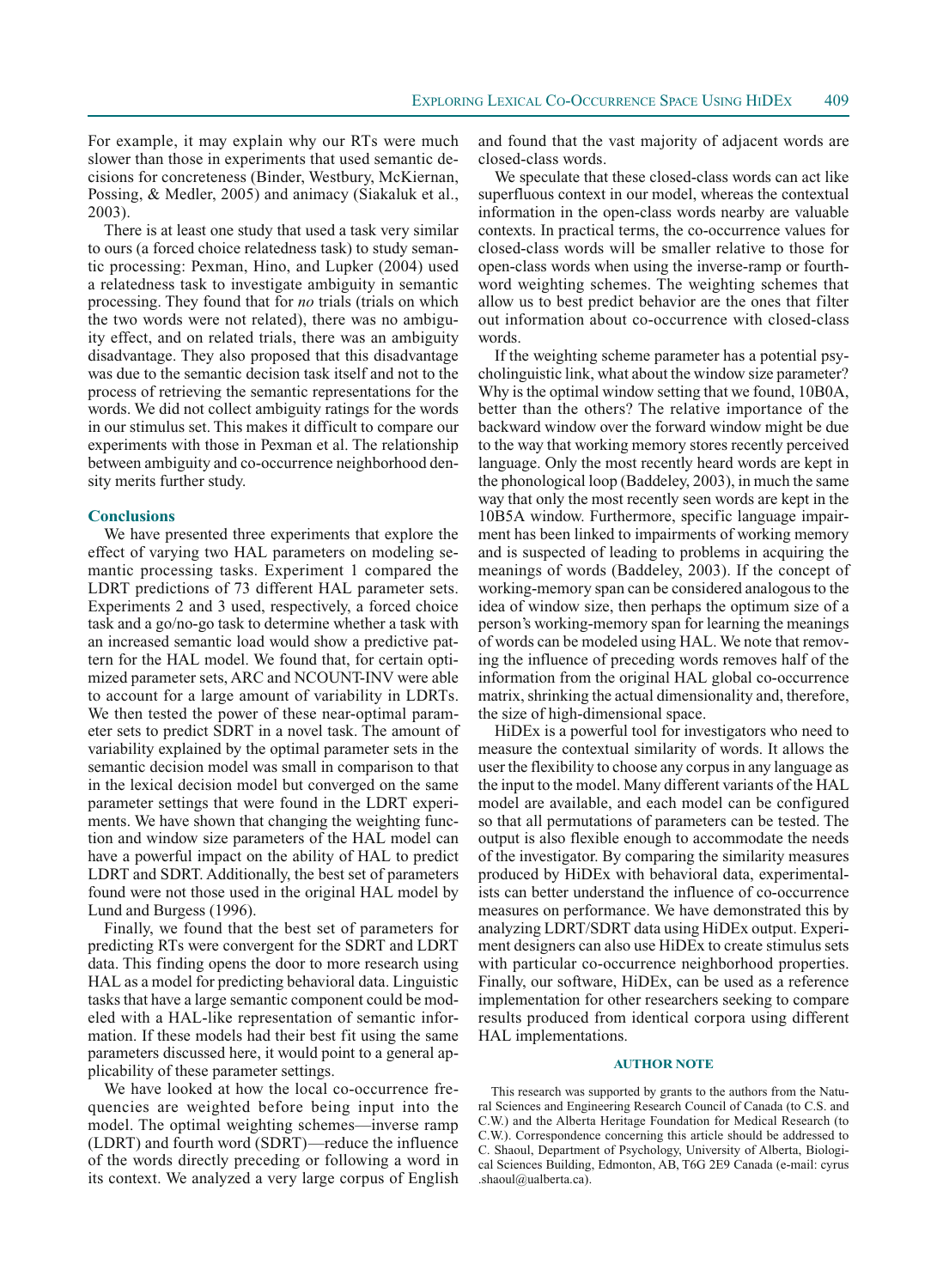### **REFERENCES**

- Akaike, H. (1974). A new look at the statistical model identification. *IEEE Transactions on Automatic Control*, **19**, 716-723.
- Baayen, R. H. (2001). *Word frequency distributions*. Boston: Kluwer. Baayen, R. H., Piepenbrock, R., & Gulikers, L. (1995). The CELEX
- Lexical Database (Release 2) [CD-ROM]. Philadelphia: University of Pennsylvania, Linguistic Data Consortium.
- BADDELEY, A. (2003). Working memory and language: An overview. *Journal of Communication Disorders*, **36**, 189-208.
- Balota, D. A., Black, S. R., & Cheney, M. (1992). Automatic and attentional priming in young and older adults: Reevaluation of the two-process model. *Journal of Experimental Psychology: Human Perception & Performance*, **18**, 485-502.
- Balota, D. A., Cortese, M. J., Hutchison, K. A., Neely, J. H., Nelson, D., Simpson, G. B., & Treiman, R. (2002). *The English Lexicon Project: A Web-based repository of descriptive and behavioral measures for 40,481 English words and nonwords*. Retrieved October 5, 2005, from http://elexicon.wustl.edu/.
- Binder, J. R., Westbury, C. F., McKiernan, K. A., Possing, E. T., & MEDLER, D. A. (2005). Distinct brain systems for processing concrete and abstract concepts. *Journal of Cognitive Neuroscience*, **17**, 905-917.
- Brants, T., & Franz, A. (2006). Web 1T 5-Gram Corpus (Version 1). Philadelphia: University of Pennsylvania, Linguistic Data Consortium.
- BUCHANAN, L., BURGESS, C., & LUND, K. (1996). Overcrowding in semantic neighborhoods: Modeling deep dyslexia. *Brain & Cognition*, **32**, 111-114.
- BUCHANAN, L., WESTBURY, C., & BURGESS, C. (2001). Characterizing semantic space: Neighborhood effects in word recognition. *Psychonomic Bulletin & Review*, **8**, 531-544.
- BULLINARIA, J. A., & LEVY, J. P. (2007). Extracting semantic representations from word co-occurrence statistics: A computational study. *Behavior Research Methods*, **39**, 510-526.
- Burgess, C. (1998). From simple associations to the building blocks of language: Modeling meaning in memory with the HAL model. *Behavior Research Methods, Instruments, & Computers*, **30**, 188-198.
- Burgess, C., & Livesay, K. (1998). The effect of corpus size in predicting reaction time in a basic word recognition task: Moving on from Kučera and Francis. *Behavior Research Methods, Instruments, & Computers*, **30**, 272-277.
- Burgess, C., Livesay, K., & Lund, K. (1998). Explorations in context space: Words, sentences, discourse. *Discourse Processes*, **25**, 211- 257.
- BURGESS, C., & LUND, K. (1997). Modelling parsing constraints with high-dimensional context space. *Language & Cognitive Processes*, **12**, 177-210.
- BURGESS, C., & LUND, K. (2000). The dynamics of meaning in memory. In E. Dietrich & A. B. Markman (Eds.), *Cognitive dynamics: Conceptual and representational change in humans and machines* (pp. 117- 156). Mahwah, NJ: Erlbaum.
- Chapman, B., Jost, G., van der Pas, R., & Kuck, D. (2007). *Using OpenMP: Portable shared memory parallel programming*. Cambridge, MA: MIT Press.
- Cree, G. S., McNorgan, C., & McRae, K. (2006). Distinctive features hold a privileged status in the computation of word meaning: Implications for theories of semantic memory. *Journal of Experimental Psychology: Learning, Memory, & Cognition*, **32**, 643-658.
- Durda, K., & Buchanan, L. (2008). WINDSORS: Windsor improved norms of distance and similarity of representations of semantics. *Behavior Research Methods*, **40**, 705-712.
- Durda, K., Buchanan, L., & Caron, R. (2009). Grounding co occurrence: Identifying features in a lexical co-occurrence model of semantic memory. *Behavior Research Methods*, **41**, 1210-1223.
- Fristrup, J. A. (1994). *USENET: Netnews for everyone.* Englewood Cliffs, NJ: Prentice Hall.
- Hollis, G., Westbury, C. F., & Peterson, J. B. (2006). NUANCE 3.0: Using genetic programming to model variable relationships. *Behavior Research Methods*, **38**, 218-228.
- Jones, M. N., Kintsch, W., & Mewhort, D. J. K. (2006). High-

 dimensional semantic space accounts of priming. *Journal of Memory & Language*, **55**, 534-552.

- Jones, M. N., & Mewhort, D. J. K. (2007). Representing word meaning and order information in a composite holographic lexicon. *Psychological Review*, **114**, 1-37.
- LANDAUER, T. K., & DUMAIS, S. T. (1997). A solution to Plato's problem: The latent semantic analysis theory of acquisition, induction, and representation of knowledge. *Psychological Review*, **104**, 211- 240.
- Lifchitz, A., Jhean-Larose, S., & Denhière, G. (2009). Effect of tuned parameters on an LSA multiple choice questions answering model. *Behavior Research Methods*, **41**, 1201-1209.
- LUND, K., & BURGESS, C. (1996). Producing high-dimensional semantic spaces from lexical co-occurrence. *Behavior Research Methods, Instrumentation, & Computers*, **28**, 203-208.
- Mirman, D., & Magnuson, J. S. (2008). Attractor dynamics and semantic neighborhood density: Processing is slowed by near neighbors and speeded by distant neighbors. *Journal of Experimental Psychology: Learning, Memory, & Cognition*, **34**, 65-79.
- Moss, H. E., & Tyler, L. K. (1995). Investigating semantic memory impairments: The contribution of semantic priming. *Memory*, **3**, 359- 395.
- MURDOCK, B. B. (1982). A theory for the storage and retrieval of item and associative information. *Psychological Review*, **89**, 609-626.
- Nelson, D. L., McEvoy, C. L., & Schreiber, T. A. (1998). *The University of South Florida word association, rhyme, and word fragment norms.* Available from www.usf.edu/FreeAssociation/.
- Pexman, P. M., Hino, Y., & Lupker, S. J. (2004). Semantic ambiguity and the process of generating meaning from print. *Journal of Experimental Psychology: Learning, Memory, & Cognition*, **30**, 1252- 1270.
- Recchia, G., & Jones, M. N. (2009). More data trumps smarter algorithms: Comparing pointwise mutual information with latent semantic analysis. *Behavior Research Methods*, **41**, 647-656.
- Rohde, D. L. T., Gonnerman, L. M., & Plaut, D. C. (2005). *An improved method model of semantic similarity based on lexical co occurrence.* Unpublished manuscript. Retrieved April 20, 2007, from http://tedlab.mit.edu/~dr/.
- Russell, B. (1910). The study of mathematics. In *Philosophical essays*. London: Longmans, Green.
- SHAOUL, C., & WESTBURY, C. (2006a). *USENET orthographic frequencies for the 40,481 words in the English lexicon project* [Data file]. Available from the University of Alberta Web site: www.psych .ualberta.ca/~westburylab/downloads.html.
- SHAOUL, C., & WESTBURY, C. (2006b). Word frequency effects in highdimensional co-occurrence models: A new approach. *Behavior Research Methods*, **38**, 190-195.
- SHAOUL, C., & WESTBURY, C. (2008). HiDEx: High Dimensional Explorer [Software]. Available from the University of Alberta Web site: www.psych.ualberta.ca/~westburylab/downloads.usenetcorpus .html.
- Shaoul, C., & Westbury, C. (2009). *A USENET corpus* (2005–2009)*.*  Available from the University of Alberta Web site: www.psych .ualberta.ca/~westburylab/downloads.usenetcorpus.html.
- Siakaluk, P. D., Buchanan, L., & Westbury, C. (2003). The effect of semantic distance in yes/no and go/no-go semantic categorization tasks. *Memory & Cognition*, **31**, 100-113.
- Song, D., & Bruza, P. (2001, September 10). *Discovering information flow using a high dimensional conceptual space*. Paper presented at the 24th Annual International ACM SIGIR Conference on Research and Development in Information Retrieval, New Orleans.
- Song, D., Bruza, P., & Cole, R. (2004, July 30). *Concept learning and information inferencing on a high-dimensional semantic space*. Paper presented at the ACM SIGIR 2004 Workshop on Mathematical/ Formal Methods in Information Retrieval, Sheffield, U.K.
- Song, D., Bruza, P., Huang, Z., & Lau, R. K. (2003). Classifying document titles based on information inference. In J. G. Carbonell & J. Siekmann (Eds.), *Foundations of intelligent systems* (pp. 297-306). Berlin: Springer.
- Stallman, R. (2009). *GNU General Public License.* Available from www.fsf.org/licensing/.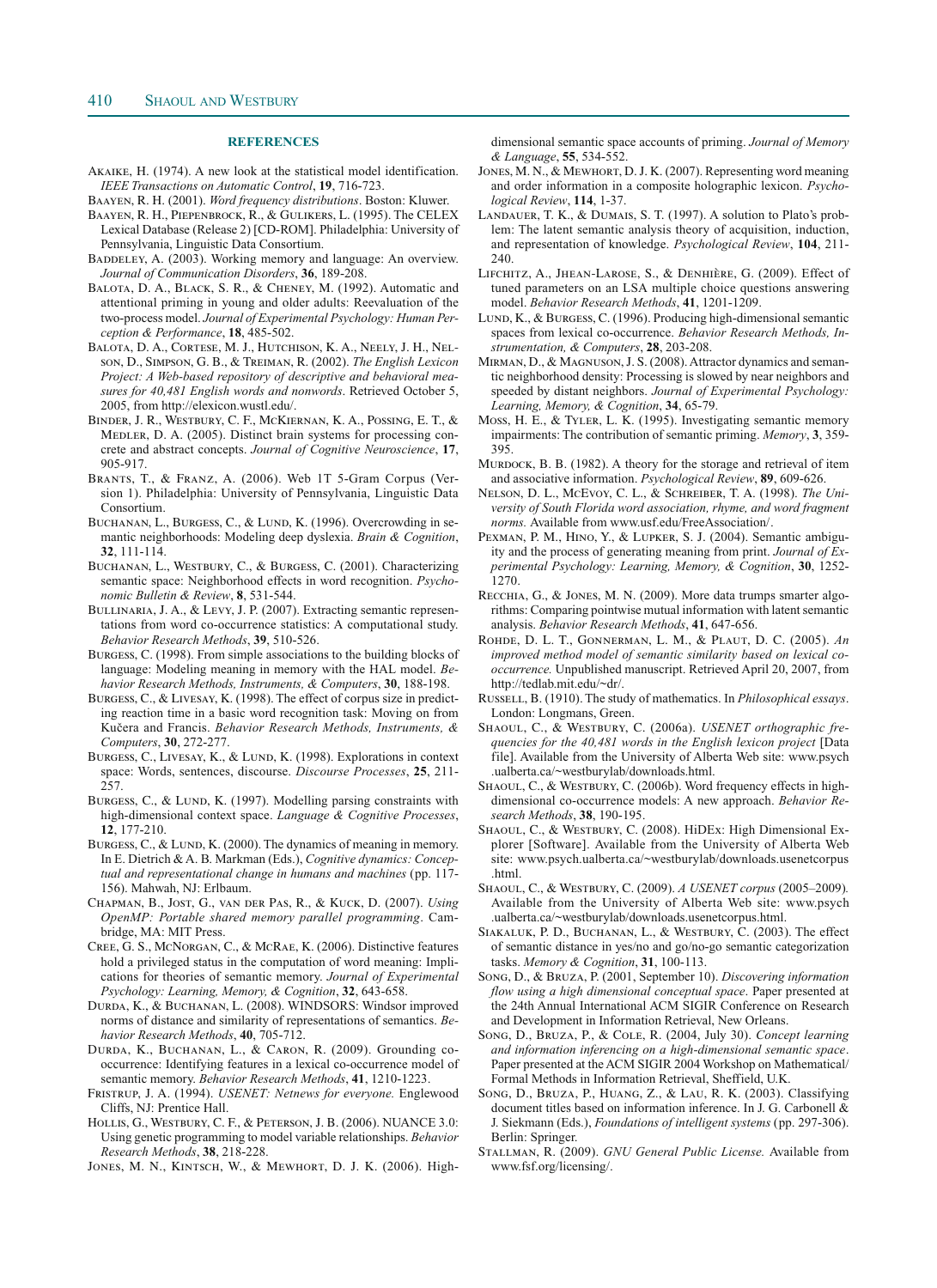- WESTBURY, C. (2007). *ACTUATE: Assessing Cases, The University of Alberta Testing Environment*. Available from the University of Alberta Web site: www.psych.ualberta.ca/~westburylab.
- YATES, M., LOCKER, L., JR., & SIMPSON, G. B. (2003). Semantic and phonological influences on the processing of words and pseudohomophones. *Memory & Cognition*, **31**, 856-866.
- Zipf, G. K. (1935). *The psycho-biology of language: An introduction to dynamic philology.* Boston: Houghton Mifflin.
- Zipf, G. K. (1949). *Human behavior and the principle of least effort*. New York: Addison-Wesley.

## **NOTES**

1. Buchanan et al. (1996) called their measure of co-occurrence density "semantic neighborhood."

2. This notation, 10B10A, is a condensed expression of "10 words behind, 10 words ahead."

3. We also calculated the Bayesian information criterion (BIC) for these models and saw the same result: The optimized models had smaller BIC values. For ARCs, the BICs were 61,680 and 61,460, and for NCOUNT-INV, the BICs were 61,369 and 61,251.

| <b>Associated Words Sorted by Interword HAL distance</b> |                        |                |                |                     |                          |                       |                       |  |
|----------------------------------------------------------|------------------------|----------------|----------------|---------------------|--------------------------|-----------------------|-----------------------|--|
| Word Pair                                                | <b>HAL</b><br>Distance | OF<br>(Word 1) | OF<br>(Word 2) | Letters<br>(Word 1) | Letters<br>(Word 2)      | <b>ON</b><br>(Word 1) | <b>ON</b><br>(Word 2) |  |
| essay-English                                            | 41.97                  | 6.58           | 93.71          | 5                   | 7                        | $\mathbf{1}$          | $\overline{0}$        |  |
| factory-labor                                            | 42.15                  | 21.42          | 38.80          | 7                   | 5                        | 1                     | 1                     |  |
| arrest-suspect                                           | 42.55                  | 20.87          | 42.56          | 6                   | $\overline{7}$           | $\mathbf{1}$          | $\boldsymbol{0}$      |  |
| differ-similar                                           | 43.79                  | 9.30           | 110.97         | 6                   | $\overline{7}$           | $\overline{2}$        | 1                     |  |
| average-regular                                          | 43.89                  | 66.71          | 52.13          | 7                   | 7                        | $\mathbf{1}$          | $\boldsymbol{0}$      |  |
| biology–cell                                             | 43.99                  | 11.80          | 43.69          | $\overline{7}$      | $\overline{4}$           | $\overline{0}$        | 16                    |  |
| cell-biology                                             | 43.99                  | 43.69          | 11.80          | $\overline{4}$      | 7                        | 16                    | $\boldsymbol{0}$      |  |
| legs-stretch                                             | 44.11                  | 24.48          | 10.13          | $\overline{4}$      | 7                        | 15                    | $\mathbf{0}$          |  |
| bother–trouble                                           | 44.20                  | 29.37          | 64.90          | 6                   | 7                        | $\overline{4}$        | $\mathbf{0}$          |  |
| experts-panel                                            | 44.21                  | 32.77          | 21.73          | 7                   | 5                        | 3                     | 2                     |  |
| decency-respect                                          | 44.40                  | 16.87          | 65.89          | $\overline{7}$      | $\overline{7}$           | $\mathbf{1}$          | $\overline{0}$        |  |
| worry-panic                                              | 45.87                  | 37.31          | 8.72           | 5                   | 5                        | $\overline{4}$        | 1                     |  |
| knight-horse                                             | 46.09                  | 11.39          | 24.55          | 6                   | 5                        | $\mathbf{0}$          | 10                    |  |
| corrupt-lawyer                                           | 48.11                  | 21.84          | 27.26          | $\boldsymbol{7}$    | 6                        | $\mathbf{0}$          | 1                     |  |
| kingdom-queen                                            | 49.96                  | 27.20          | 22.20          | 7                   | 5                        | $\boldsymbol{0}$      | 3                     |  |
| fake–pretend                                             | 50.20                  | 22.34          | 18.81          | $\overline{4}$      | 7                        | 16                    | 1                     |  |
| liquid-drink                                             | 51.62                  | 10.81          | 29.06          | 6                   | 5                        | $\boldsymbol{0}$      | $\overline{4}$        |  |
| fence-chain                                              | 54.20                  | 11.57          | 32.74          | 5                   | 5                        | $\overline{c}$        | $\mathbf{1}$          |  |
| engine-loud                                              | 54.84                  | 45.61          | 17.12          | 6                   | $\overline{4}$           | $\boldsymbol{0}$      | 6                     |  |
| doctor-operate                                           | 55.88                  | 45.30          | 23.32          | 6                   | $\overline{\mathcal{I}}$ | $\boldsymbol{0}$      | 1                     |  |
| cloud-weather                                            | 56.76                  | 27.77          | 24.91          | 5                   | 7                        | $\overline{2}$        | 3                     |  |
| sports-stadium                                           | 57.23                  | 24.41          | 18.39          | 6                   | $\overline{7}$           | $\overline{7}$        | $\overline{0}$        |  |
| counsel–lawyer                                           | 58.17                  | 14.17          | 27.26          | 7                   | 6                        | $\mathbf{0}$          | 1                     |  |
| pipe-valve                                               | 59.95                  | 15.14          | 7.33           | $\overline{4}$      | 5                        | 9                     | 6                     |  |
| cowboy-range                                             | 60.20                  | 5.76           | 70.58          | 6                   | 5                        | 1                     | 3                     |  |
| depart-airport                                           | 61.01                  | 47.06          | 20.05          | 6                   | 7                        | $\mathbf{1}$          | $\boldsymbol{0}$      |  |
| depth-width                                              | 63.90                  | 15.75          | 87.42          | 5                   | 5                        | $\overline{c}$        | $\overline{0}$        |  |
| beach–relax                                              | 64.69                  | 29.81          | 5.61           | 5                   | 5                        | 7                     | $\overline{2}$        |  |
| corrupt-destroy                                          | 65.74                  | 21.84          | 40.24          | $\overline{7}$      | 7                        | $\overline{0}$        | $\mathbf{0}$          |  |
| artist-talent                                            | 66.76                  | 14.10          | 19.96          | 6                   | 6                        | $\mathbf{0}$          | $\mathbf{0}$          |  |
| recipe-mixture                                           | 67.82                  | 10.07          | 8.12           | 6                   | $\overline{7}$           | $\mathbf{1}$          | 1                     |  |
| Mercury–planets                                          | 69.05                  | 17.50          | 11.22          | $\overline{7}$      | $\overline{7}$           | $\mathbf{1}$          | 1                     |  |
| opening-valve                                            | 69.80                  | 49.03          | 7.33           | $\overline{7}$      | 5                        | 1                     | 6                     |  |
| fantasy-pretend                                          | 71.08                  | 20.84          | 18.81          | $\overline{7}$      | $\overline{7}$           | $\overline{2}$        | $\mathbf{1}$          |  |
| fortune-fame                                             | 71.54                  | 23.52          | 9.70           | $\overline{7}$      | $\overline{\mathcal{L}}$ | $\overline{0}$        | 15                    |  |
| deliver-truck                                            | 72.02                  | 32.08          | 22.17          | $\overline{7}$      | 5                        | 1                     | $\overline{4}$        |  |
| license-permit                                           | 74.70                  | 36.26          | 14.27          | $\overline{7}$      | 6                        | $\mathbf{1}$          | $\mathbf{1}$          |  |
| courage-coward                                           | 77.16                  | 12.84          | 16.95          | $\overline{7}$      | 6                        | $\overline{0}$        | $\overline{c}$        |  |
| bondage-chain                                            | 79.88                  | 5.05           | 32.74          | $\overline{7}$      | 5                        | $\mathbf{1}$          | $\mathbf{1}$          |  |
| launch-missile                                           | 81.01                  | 20.95          | 14.85          | 6                   | $\overline{7}$           | $\overline{c}$        | 3                     |  |
| doorway–portal                                           | 82.36                  | 14.02          | 14.40          | $\overline{7}$      | 6                        | $\mathbf{0}$          | 3                     |  |
| economy-deficit                                          | 88.44                  | 47.30          | 10.45          | $\overline{7}$      | 7                        | $\overline{0}$        | $\overline{0}$        |  |
| window-shield                                            | 91.07                  | 62.29          | 8.65           | 6                   | 6                        | 1                     | $\boldsymbol{0}$      |  |
| English-poetry                                           | 94.08                  | 93.71          | 11.75          | 7                   | 6                        | $\overline{0}$        | $\mathbf{0}$          |  |
| chicken-recipe                                           | 96.47                  | 17.67          | 10.07          | $\overline{7}$      | 6                        | 1                     | $\mathbf{1}$          |  |
| ancient-temple                                           | 101.83                 | 29.78          | 19.87          | $\overline{7}$      | 6                        | $\mathbf{1}$          | $\overline{0}$        |  |
| mailbox-empty                                            | 102.09                 | 7.01           | 65.53          | $\tau$              | 5                        | $\theta$              | 1                     |  |
| worship-temple                                           | 112.10                 | 27.05          | 19.87          | $\overline{7}$      | 6                        | $\mathbf{1}$          | $\overline{0}$        |  |
| helpful–useless                                          | 136.19                 | 30.30          | 18.69          | 7                   | 7                        | $\mathbf{0}$          | $\mathbf{0}$          |  |
| session-therapy                                          | 138.77                 | 21.90          | 12.60          | $\overline{7}$      | 7                        | $\mathbf{1}$          | $\mathbf{0}$          |  |
| Means                                                    | 66.56                  | 26.24          | 28.60          | 6.24                | 6                        | 2.22                  | 2.06                  |  |

**APPENDIX A** 

Note—HAL, hyperspace analog to language; OF, orthographic frequency; ON, orthographic neighborhood.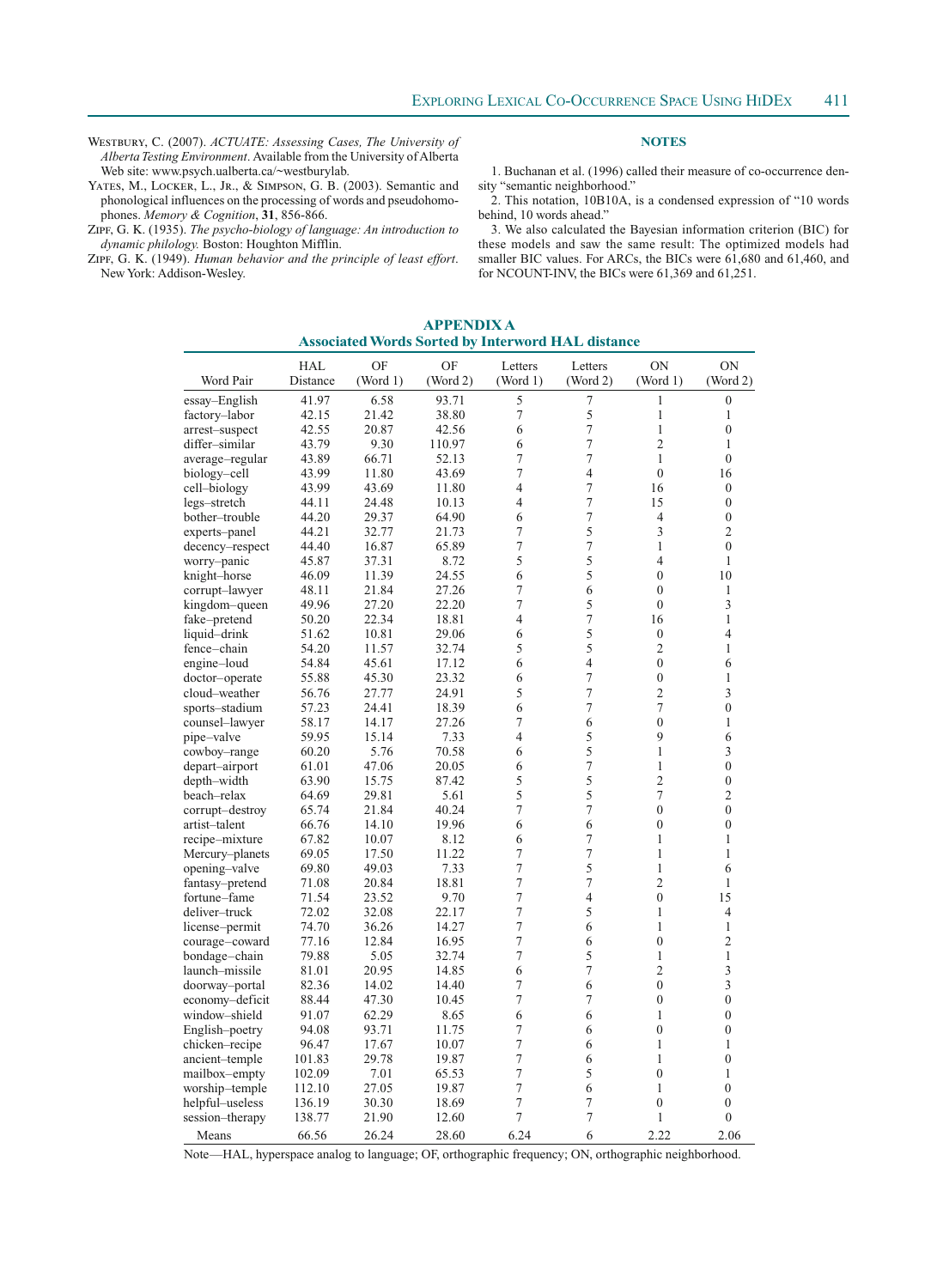| <b>Idiosyncratic Words Sorted by Interword HAL Distance</b> |            |          |          |                |                |                  |                  |  |  |  |
|-------------------------------------------------------------|------------|----------|----------|----------------|----------------|------------------|------------------|--|--|--|
|                                                             | <b>HAL</b> | OF       | OF       | Letters        | Letters        | 0 <sub>N</sub>   | ON               |  |  |  |
| Word Pair                                                   | Distance   | (Word 1) | (Word 2) | (Word 1)       | (Word 2)       | (Word 1)         | (Word 2)         |  |  |  |
| drama-serious                                               | 29.48      | 7.44     | 96.40    | 5              | $\overline{7}$ | 1                | $\mathbf{0}$     |  |  |  |
| sharp-harsh                                                 | 29.76      | 54.36    | 10.53    | 5              | 5              | $\overline{4}$   | 1                |  |  |  |
| notion-purpose                                              | 32.91      | 18.00    | 67.18    | 6              | 7              | $\overline{4}$   | $\boldsymbol{0}$ |  |  |  |
| routine-cycle                                               | 34.71      | 21.68    | 39.60    | 7              | 5              | $\mathbf{1}$     | 1                |  |  |  |
| foolish-actions                                             | 36.50      | 11.77    | 63.83    | 7              | 7              | $\mathbf{1}$     | $\mathbf{0}$     |  |  |  |
| mess-kitchen                                                | 38.56      | 21.12    | 13.40    | $\overline{4}$ | $\overline{7}$ | 15               | $\mathbf{0}$     |  |  |  |
| Monday-busy                                                 | 42.46      | 43.81    | 24.58    | 6              | 4              | $\mathbf{0}$     | 6                |  |  |  |
| plastic-trend                                               | 42.58      | 21.00    | 13.83    | $\tau$         | 5              | 3                | $\overline{2}$   |  |  |  |
| apples–trees                                                | 42.86      | 5.73     | 36.47    | 6              | 5              | $\mathbf{0}$     | 10               |  |  |  |
| priest-college                                              | 43.54      | 20.68    | 112.91   | 6              | 7              | $\overline{c}$   | 1                |  |  |  |
| unite-apart                                                 | 44.43      | 5.49     | 32.41    | 5              | 5              | $\overline{2}$   | $\mathbf{1}$     |  |  |  |
| gravity-rock                                                | 46.24      | 18.23    | 44.05    | 7              | 4              | $\mathbf{0}$     | 16               |  |  |  |
| luck-rainbow                                                | 47.83      | 46.22    | 6.92     | $\overline{4}$ | 7              | 16               | $\boldsymbol{0}$ |  |  |  |
| park-reserve                                                | 48.67      | 39.98    | 15.60    | $\overline{4}$ | $\overline{7}$ | 16               | 1                |  |  |  |
| select-careful                                              | 49.48      | 48.43    | 25.04    | 6              | 7              | $\boldsymbol{0}$ | 1                |  |  |  |
| wild-beast                                                  | 51.50      | 28.48    | 12.66    | $\overline{4}$ | 5              | 9                | 6                |  |  |  |
| praise-destroy                                              | 51.52      | 16.85    | 40.24    | 6              | 7              | 1                | $\mathbf{0}$     |  |  |  |
| succeed-lucky                                               | 52.19      | 13.58    | 28.90    | 7              | 5              | $\mathbf{0}$     | 3                |  |  |  |
| citizen-arrest                                              | 52.45      | 30.55    | 20.87    | $\overline{7}$ | 6              | $\boldsymbol{0}$ | 1                |  |  |  |
| imagine-suppose                                             | 53.20      | 52.52    | 42.64    | $\overline{7}$ | 7              | 1                | $\overline{0}$   |  |  |  |
| panel-buttons                                               | 58.59      | 21.73    | 26.69    | 5              | 7              | $\mathfrak{2}$   | 3                |  |  |  |
| frigid-worry                                                | 58.90      | 5.04     | 37.31    | 6              | 5              | $\mathbf{0}$     | 4                |  |  |  |
| express-hurry                                               | 62.19      | 70.76    | 6.63     | $\overline{7}$ | 5              | 1                | 6                |  |  |  |
| morals-immoral                                              | 62.93      | 5.06     | 8.26     | 6              | 7              | 7                | $\boldsymbol{0}$ |  |  |  |
| pilot-error                                                 | 62.95      | 18.09    | 90.28    | 5              | 5              | $\overline{2}$   | $\overline{0}$   |  |  |  |
| advise-console                                              | 63.44      | 12.27    | 9.26     | 6              | 7              | 1                | 1                |  |  |  |
| collect–mess                                                | 64.02      | 16.63    | 21.12    | 7              | $\overline{4}$ | $\mathbf{0}$     | 15               |  |  |  |
| succeed-wealth                                              | 64.35      | 13.58    | 26.69    | $\overline{7}$ | 6              | $\mathbf{0}$     | 1                |  |  |  |
| bread–flour                                                 | 65.67      | 14.23    | 5.57     | 5              | 5              | $\overline{7}$   | $\overline{c}$   |  |  |  |
| cement-floor                                                | 67.61      | 5.66     | 57.32    | 6              | 5              | 1                | 3                |  |  |  |
| ethics-virtue                                               | 69.22      | 17.97    | 9.78     | 6              | 6              | $\overline{0}$   | $\overline{0}$   |  |  |  |
| curious-mystery                                             | 69.95      | 18.85    | 14.33    | $\overline{7}$ | 7              | $\overline{c}$   | 1                |  |  |  |
| passage-mystery                                             | 70.93      | 15.04    | 14.33    | $\overline{7}$ | 7              | $\mathbf{1}$     | $\mathbf{1}$     |  |  |  |
| realize-beauty                                              | 71.48      | 46.44    | 15.89    | $\overline{7}$ | 6              | $\mathbf{1}$     | 1                |  |  |  |
| poverty-student                                             | 71.65      | 19.08    | 38.64    | $\overline{7}$ | $\overline{7}$ | $\mathbf{0}$     | $\mathbf{0}$     |  |  |  |
| region-portion                                              | 73.86      | 48.12    | 19.97    | 6              | 7              | $\mathbf{1}$     | $\overline{0}$   |  |  |  |
| severe-weather                                              | 75.25      | 18.96    | 24.91    | 6              | 7              | $\overline{2}$   | 3                |  |  |  |
| servant-castle                                              | 78.03      | 7.24     | 19.66    | $\overline{7}$ | 6              | $\mathbf{0}$     | $\overline{c}$   |  |  |  |
| capture-steal                                               | 83.82      | 17.23    | 17.07    | $\overline{7}$ | 5              | $\mathbf{1}$     | $\overline{4}$   |  |  |  |
| failure-dismiss                                             | 84.92      | 51.42    | 6.76     | 7              | 7              | $\theta$         | $\boldsymbol{0}$ |  |  |  |
| defend-knight                                               | 86.49      | 35.53    | 11.39    | 6              | 6              | $\mathbf{1}$     | $\overline{0}$   |  |  |  |
| capture-rescue                                              | 86.77      | 17.23    | 14.63    | 7              | 6              | $\mathbf{1}$     | $\mathbf{1}$     |  |  |  |
| kingdom–Mickey                                              | 87.74      | 27.20    | 6.94     | $\overline{7}$ | 6              | $\theta$         | 3                |  |  |  |
| ancient-magic                                               | 89.82      | 29.78    | 29.47    | $\overline{7}$ | 5              | $\mathbf{1}$     | $\mathbf{1}$     |  |  |  |
| freedom-escape                                              | 98.18      | 99.08    | 19.53    | 7              | 6              | $\theta$         | $\boldsymbol{0}$ |  |  |  |
| collect–items                                               | 100.43     | 16.63    | 55.93    | $\overline{7}$ | 5              | $\overline{0}$   | 1                |  |  |  |
| capture-victim                                              | 102.03     | 17.23    | 29.58    | $\overline{7}$ | 6              | 1                | $\boldsymbol{0}$ |  |  |  |
| kingdom-Britain                                             | 123.04     | 27.20    | 31.07    | 7              | 7              | $\theta$         | $\mathbf{0}$     |  |  |  |
| decency-ethics                                              | 123.29     | 16.87    | 17.97    | 7              | 6              | 1                | $\mathbf{0}$     |  |  |  |
| surgery-miracle                                             | 128.94     | 17.14    | 8.74     | 7              | 7              | 1                | $\mathbf{0}$     |  |  |  |
| Means                                                       | 65.55      | 25.46    | 28.88    | 6.24           | 6              | 2.22             | 2.06             |  |  |  |

**APPENDIX B** 

Note—HAL, hyperspace analog to language; OF, orthographic frequency; ON, orthographic neighborhood.

|                                                         | <b>APPENDIX C</b>      |               |                |                    |                     |                |                |  |
|---------------------------------------------------------|------------------------|---------------|----------------|--------------------|---------------------|----------------|----------------|--|
| <b>Unrelated Words Sorted by Interword HAL Distance</b> |                        |               |                |                    |                     |                |                |  |
| Word Pair                                               | <b>HAL</b><br>Distance | OF<br>Word 1) | ОF<br>(Word 2) | Letters<br>Word 1) | Letters<br>(Word 2) | ON<br>(Word 1) | ON<br>(Word 2) |  |
| fruits-towards                                          | 28.68                  | 5.77          | 112.61         | 6                  |                     | ↑              |                |  |
| seldom-votes                                            | 33.06                  | 6.12          | 24.64          | 6                  |                     | 0              | 10             |  |
| blunt-react                                             | 36.97                  | 44.69         | 11.75          |                    |                     |                |                |  |
| fought-obvious                                          | 37.78                  | 18.63         | 63.98          | 6                  |                     |                | $\theta$       |  |
| helmet-quote                                            | 37.98                  | 6.27          | 68.23          | 6                  |                     |                |                |  |
| rice-element                                            | 38.51                  | 33.01         | 20.37          | 4                  |                     | 16             |                |  |
| beloved–query                                           | 39.73                  | 8.73          | 38.49          |                    |                     |                |                |  |